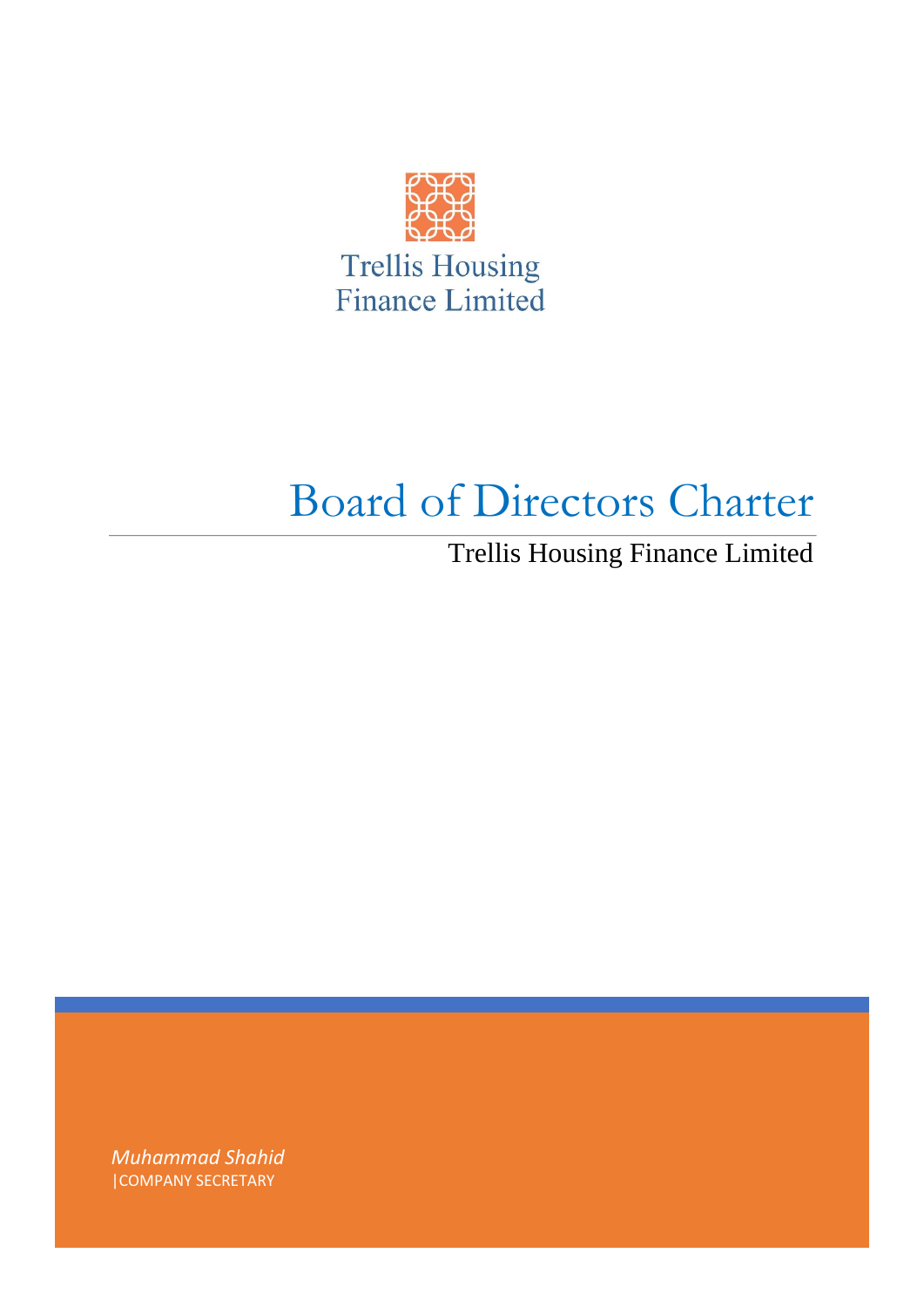# Document Review and Approval

| <b>Policy Owner</b>                  |
|--------------------------------------|
| Board of Directors/Company Secretary |

| <b>Prepared by</b> |             |                 |           |      |
|--------------------|-------------|-----------------|-----------|------|
| Version            | Date        | Name            | Title     | Sign |
| $_{\rm 1.0}$       | 07-Feb-2022 | Muhammad Shahid | Company   |      |
|                    |             |                 | Secretary |      |

| <b>Reviewed by</b> |               |                       |       |      |
|--------------------|---------------|-----------------------|-------|------|
| Version            | Date          | Name                  | Title | Sign |
| ı.O                | 07-April-2022 | Jamshed<br>Meherhomji | CEO   |      |
| .                  |               |                       |       |      |

| <b>Approved By</b> |             |      |       |                  |
|--------------------|-------------|------|-------|------------------|
| Jersior            | <b>Date</b> | lame | Title | $\sim$<br>ί1 σ.n |
| 1.1                |             |      |       |                  |

| <b>Revision History</b> |                   |  |  |
|-------------------------|-------------------|--|--|
| √ersion                 | <b>Issue Date</b> |  |  |
| .                       |                   |  |  |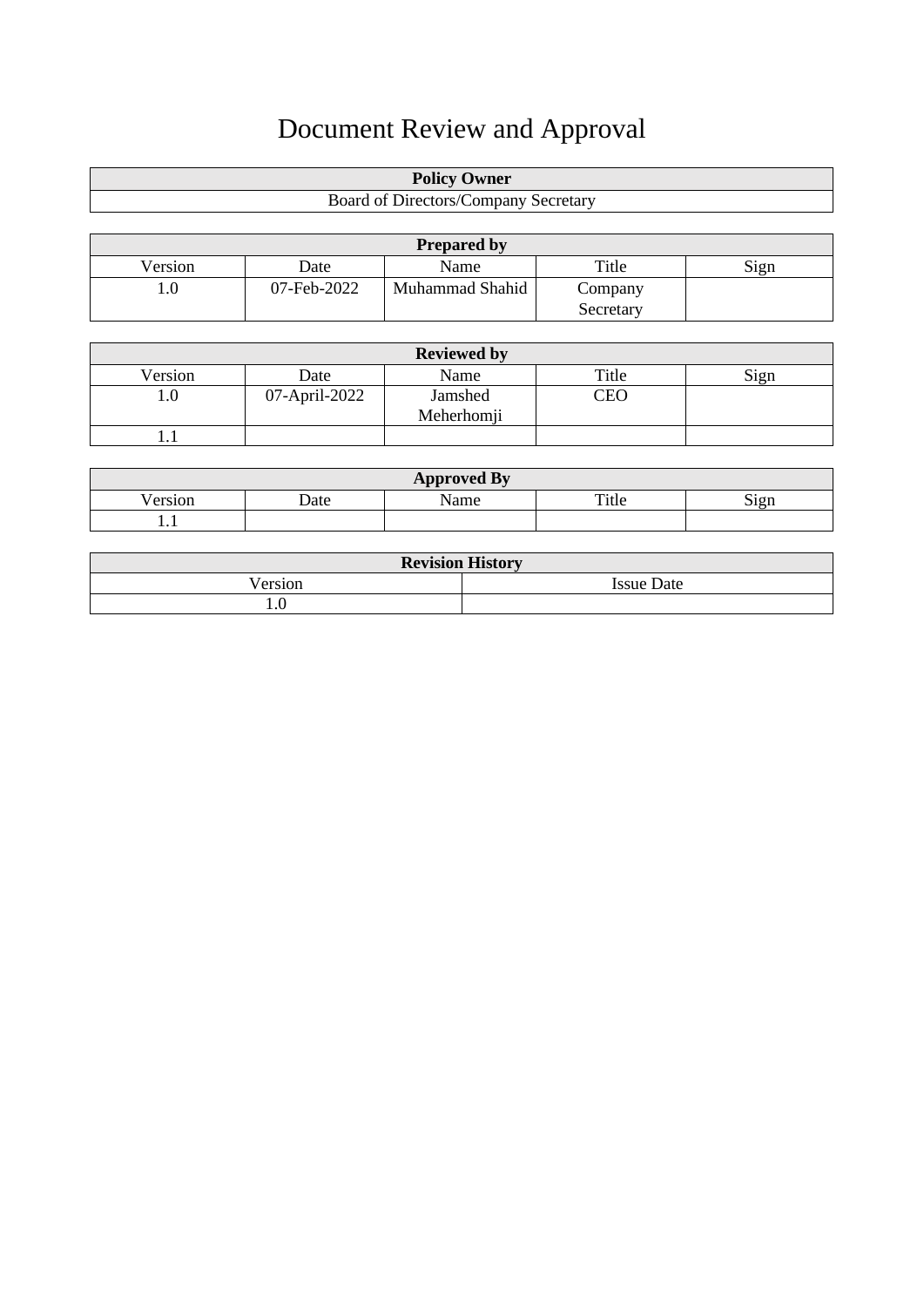# **Table of Contents**

|          |                                                                                                                       | .4 |
|----------|-----------------------------------------------------------------------------------------------------------------------|----|
|          |                                                                                                                       |    |
|          |                                                                                                                       |    |
|          |                                                                                                                       |    |
|          |                                                                                                                       |    |
|          |                                                                                                                       |    |
|          |                                                                                                                       |    |
| П.       |                                                                                                                       |    |
| 1.       |                                                                                                                       |    |
| 2.       |                                                                                                                       |    |
| З.       | Duties Regarding the Members and the Performance of the Board of Directors and Management team                        |    |
| 4.       |                                                                                                                       |    |
| 5.       |                                                                                                                       |    |
| 6.       |                                                                                                                       |    |
| 7.       |                                                                                                                       |    |
| 8.       |                                                                                                                       |    |
| III.     |                                                                                                                       |    |
| 9.       |                                                                                                                       |    |
| 10.      |                                                                                                                       |    |
| 11.      |                                                                                                                       |    |
| 12.      |                                                                                                                       |    |
|          |                                                                                                                       |    |
| 13.      |                                                                                                                       |    |
| 14.      |                                                                                                                       |    |
| 15.      |                                                                                                                       |    |
| 16.      |                                                                                                                       |    |
| 17.      |                                                                                                                       |    |
| 18.      |                                                                                                                       |    |
| Annex 1  |                                                                                                                       | 18 |
|          | In the By-Laws of the Management team and the Board of Directors, the following terms have the following meanings: 18 |    |
|          |                                                                                                                       |    |
|          |                                                                                                                       |    |
|          |                                                                                                                       |    |
|          |                                                                                                                       |    |
|          |                                                                                                                       |    |
| 1.<br>2. |                                                                                                                       |    |
| 3.       |                                                                                                                       |    |
| 4.       |                                                                                                                       |    |
| 5.       |                                                                                                                       |    |
| 6.       |                                                                                                                       |    |
| 7.       |                                                                                                                       |    |
|          |                                                                                                                       |    |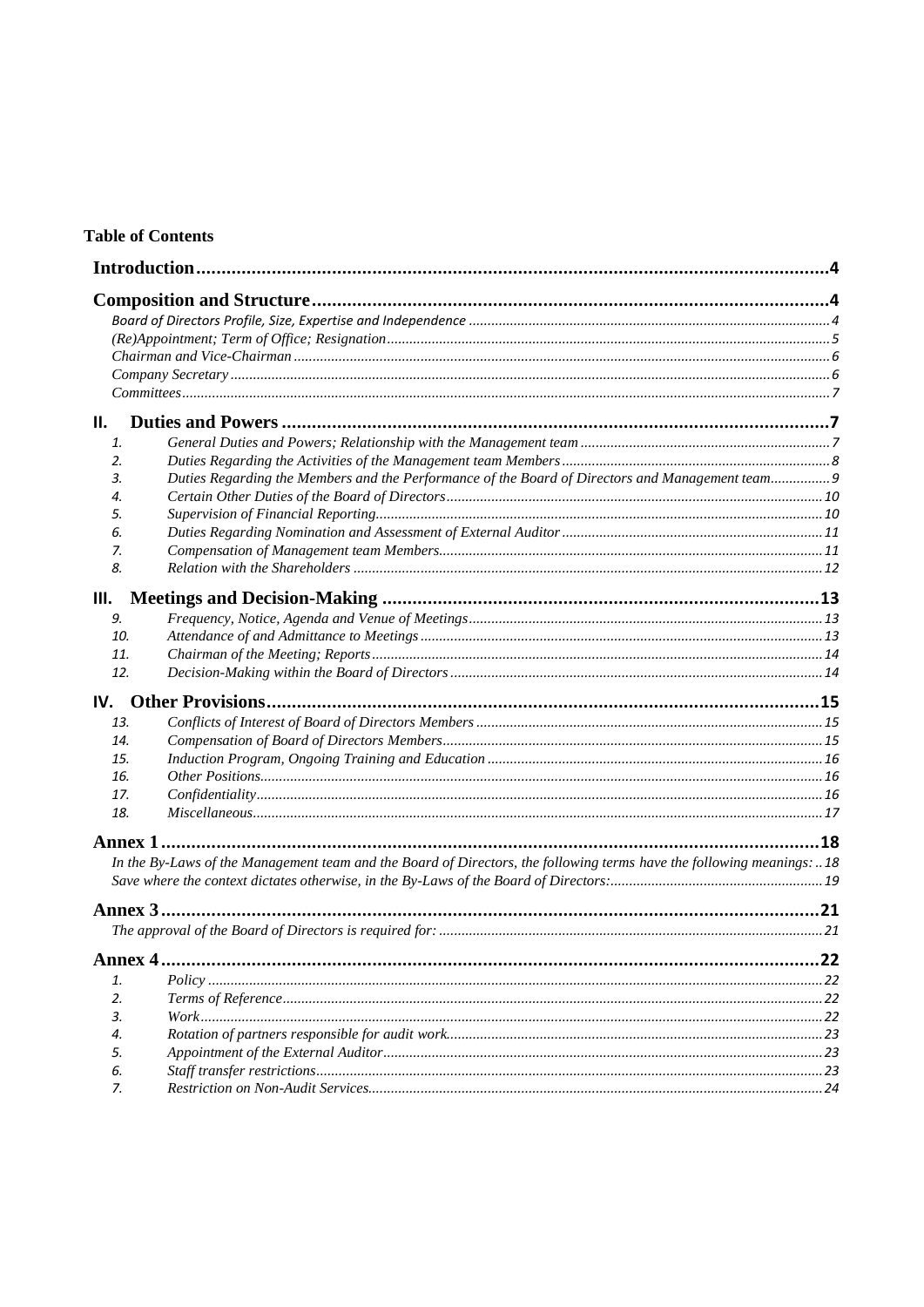# **Board of Directors Charter for Trellis Housing Finance Limited**

# **Introduction**

<span id="page-3-0"></span>In addition to the Companies Act 2017, NBFCs Rules and Regulation by SECP and Code of *Corporate Governance Regulation 2019, these By-Laws/charter are complementary to the provisions regarding the Board of Directors and the Board of Directors members as contained in legislation and regulations, the charter of the Company and the rules governing the relationship between the Management team and the Board of Directors*.

*Capitalized Terms.* The meaning of certain terms used in these By-Laws is set out in the List of Definitions attached as Annex 1.

# **Composition and Structure**

# *1. Board of Directors Profile, Size, Expertise and Independence*

<span id="page-3-2"></span><span id="page-3-1"></span>*Section 1.1. Board of Directors Profile.* The Board of Directors shall prepare a profile of its size and composition, considering the nature of the business of the Company and the desired expertise and background of the Board of Directors members (the "**Board of Directors Profile"**). The current Board of Directors Profile is posted on the Company's website.

*Section 1.2. Number of Members. Existing Board consists of the three (3) members* After consultation with the CEO, the Board of Directors determines the number of Board of Directors members and same will be approved by the shareholders in the AGM. The Board of Directors shall have a minimum of [3] members and a maximum of as fixed by the Board time to time and same approved by the shareholders.

*Section 1.3. General Composition.* The Board of Directors shall use its best efforts to ensure that the Board of Directors is always composed so that:

- a) its members can act critically and independently of one another and the Management team;
- b) each Board of Directors member can assess the broad outline of the Company's overall policy;
- c) each Board of Directors member has sufficient expertise to perform his role as a Board of Directors member within the Board of Directors Profile;
- d) the Board of Directors matches the Board of Directors Profile;
- e) at least one Board of Directors member is a financial expert, meaning he has expertise in financial administration and accounting for companies similar to the Company in size and sophistication; and
- f) no less than one-third of the Board of Directors members are independent as defined in Section 1.4 of these By-Laws.

*Section 1.4. Independence.* THFL will follow the regulatory definition of the independent director however, followings are the in addition to laws governing NBFCs. A Board of Directors member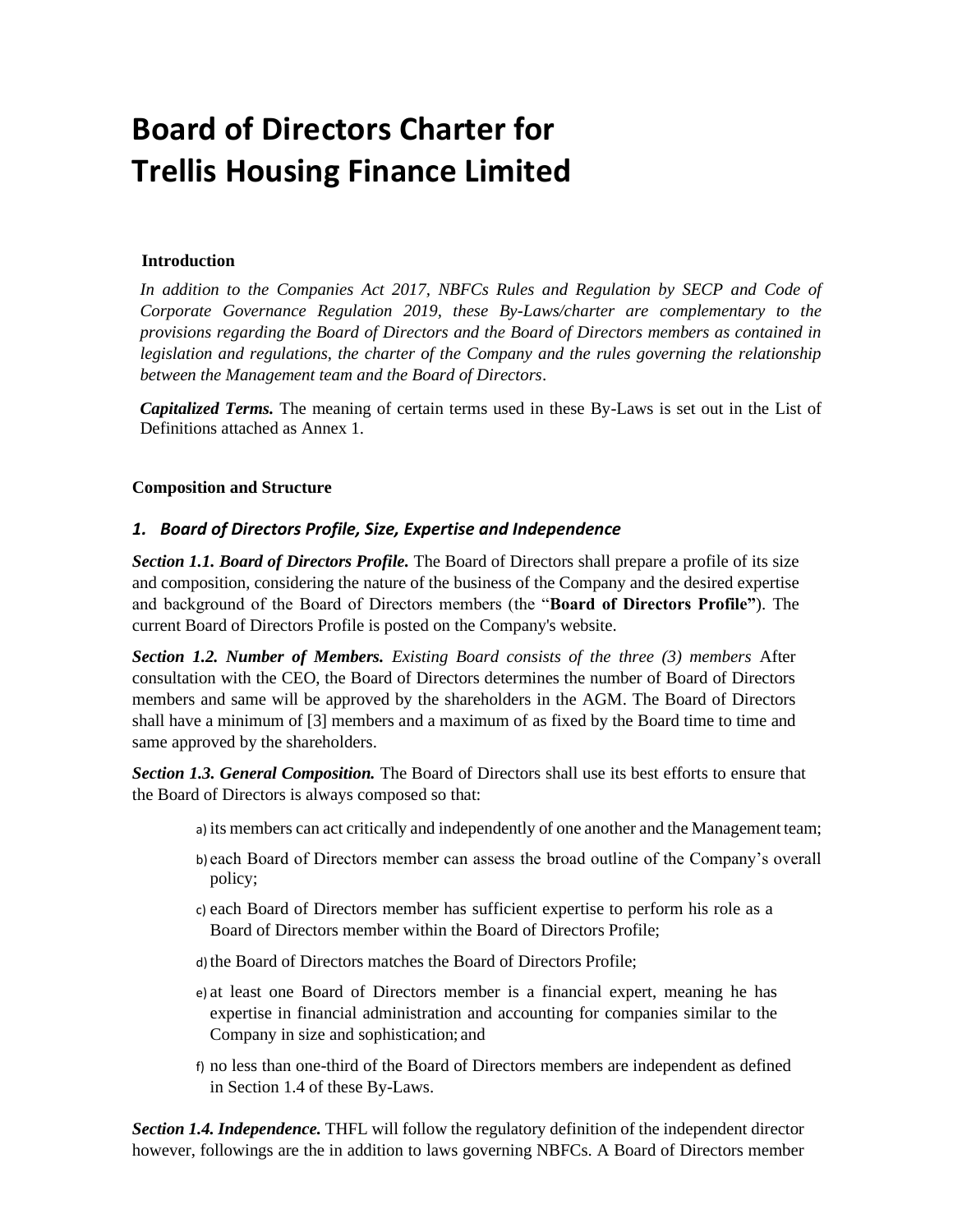is independent if the following criteria *do not* apply to him. These criteria are that the Board of Directors member, his spouse, registered partner or other life companion, foster child or relative by blood or marriage up to the second degree:

- a) has been an employee or member of the Management team of the Company or an affiliated company in the five years prior to his becoming a Board of Directors member;
- b) receives financial compensation from the Company, or an affiliated company, other than for serving as a Board of Directors member or in the course of ordinary business;
- c) has had an important business relationship with the Company or an affiliated company in the year prior to becoming a Board of Directors member;
- d) is a member of the Management team of a company in which a member of the Management team is a Board of Directors member;
- e) holds (together with persons or entities that cooperate with the Board of Directors member under an tacit, oral or written agreement) at least ten percent of the shares in the Company's capital;
- f) is a member of the Management team or Board of Directors, or a representative in some other way, of a legal entity which holds at least ten percent of the sharesin the Company's capital, unless such entity is a member of the same group as the Company; or
- g) has temporarily managed the Company during the previous twelve months due to vacant seats on the Management team or because Management team members were unable to perform their duties.

#### *2. (Re)Appointment; Term of Office; Resignation*

*Section 2.1. Election by Shareholders.* The General Meeting of Shareholders elects members of the Board of Directors.

<span id="page-4-0"></span>*Section 2.2. Substance of Nominations and Recommendations.* A nomination or recommendation to the General Meeting of Shareholders for a candidate for the Board of Directors shall state (i) the candidate's age, (ii) his profession, (iii) the amount and nature of his Ownership in the Company, (iv) any convictions for any crimes involving dishonesty, fraud or breach of trust, (v) the positions he holds or has held in the past five years (including memberships on any supervisory bodies or management team) and (vi) any other information relevant to assess his suitability as a member of the Board of Directors. The recommendation or nomination for appointment or reappointment shall state the reasons for the nomination or recommendation. Any nomination or recommendation by the Board of Directors for appointment or reappointment of a Board of Directors member must be in accordance with Section 1 of these By-Laws, including the Board of Directors Profile.

*Section 2.3. Reappointment.* Before recommending a member of the Board of Directors for reappointment, the Board of Directors must carefully consider his past performance on the Board of Directors.

*Section 2.4. Term Limit.* No member may be elected to the Board of Directors for more than [three] year terms.

*Section 2.5. Staggered Retirement.* Board of Directors members shall may retire periodically according to a rotation plan (to be drawn up by the Board of Directors) to avoid many Board of Directors members retiring at the same time. The Board of Directors may draft or amend the rotation plan. Amendments to the rotation plan, however, do not permit a member of the Board of Directors to remain a member for longer his original term, or allow the Board of Directors to ask him to retire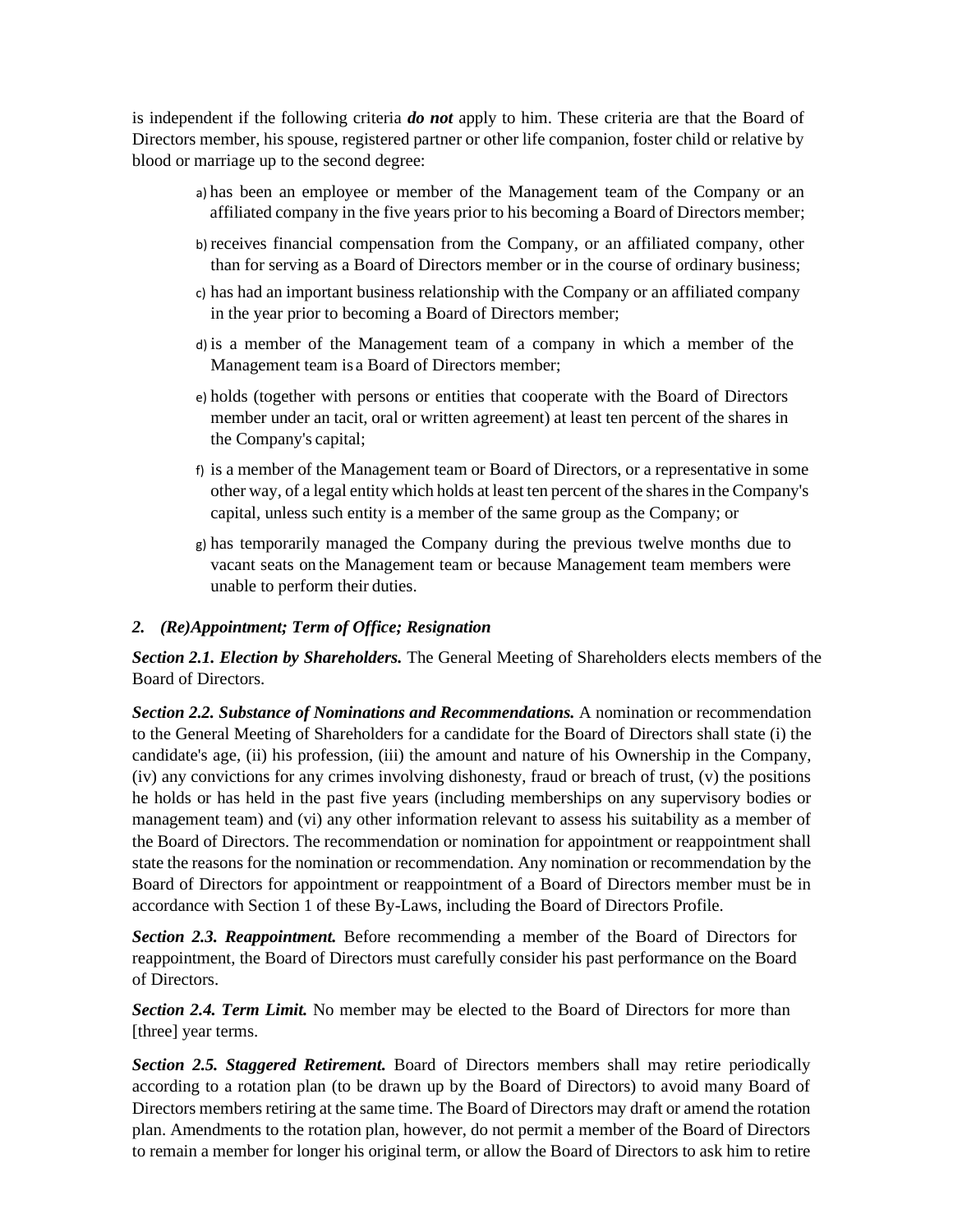before his term has expired. The rotation plan if BoD needs to have one can be available on written demand to the Company.

**Section 2.6. Acting Membership on Management team.** A Board of Directors member who is temporarily charged with acting as a member of the Management team when seats on the Management team are vacant or Management team members are unable to fulfill their duties, shall resign from the Board of Directors.

# *3. Chairman*

*Section 3.1. Election.* The Board of Directors shall elect a Chairman from among its members. The Vice-Chairman replaces, and assumes the powers and duties of, the Chairman when the Chairman is absent.

<span id="page-5-0"></span>*Section 3.2. Duties.* The Chairman of the Board of Directors is primarily responsible for the activities of the Board of Directors and its Committees. He shall act as the spokesman of the Board of Directors and is the principal contact for the CEO and the Management team. The CEO and the Chairman of the Board of Directors shall meet regularly. [The Chairman of the Board of Directors usually presides over General Meetings of Shareholders.]

*Section 3.3. Responsibilities.* The Chairman ensures that:

- g) Board of Directors members, when appointed, participate in an induction program and, asneeded, additional education or training programs;
- h) the Board of Directors members receive all information necessary for them to perform their duties;
- i) the Board of Directors has sufficient time for consultation and decision-making;
- j) the Committees function properly;
- k) the performance of the Management team members and the Board of Directors members is evaluated at least once every [year][two years];
- l) the Board of Directors elects a Vice-Chairman; and
- m) the Board of Directors has proper contact with the Management team.

In addition, the Chairman is primarily responsible for:

a) ensuring the Board of Directors satisfies its duties;

- b) determining the agenda of Board of Directors meetings, chairing such meetings and ensuring that minutes are kept of such meetings;
- c) consulting with external advisors appointed by the Board of Directors;
- d) addressing problems related to the performance of individual Board of Directors members; and
- e) addressing internal disputes and conflicts of interest concerning individual Board of Directors members and the possible resignation of such members as a result.

# *4. Company Secretary*

*Section 4.1. Company Secretary.* The Company Secretary assists the Board of Directors.

<span id="page-5-1"></span>*Section 4.2. General Access.* All Board of Directors members may go to the Company Secretary for advice or to use his services.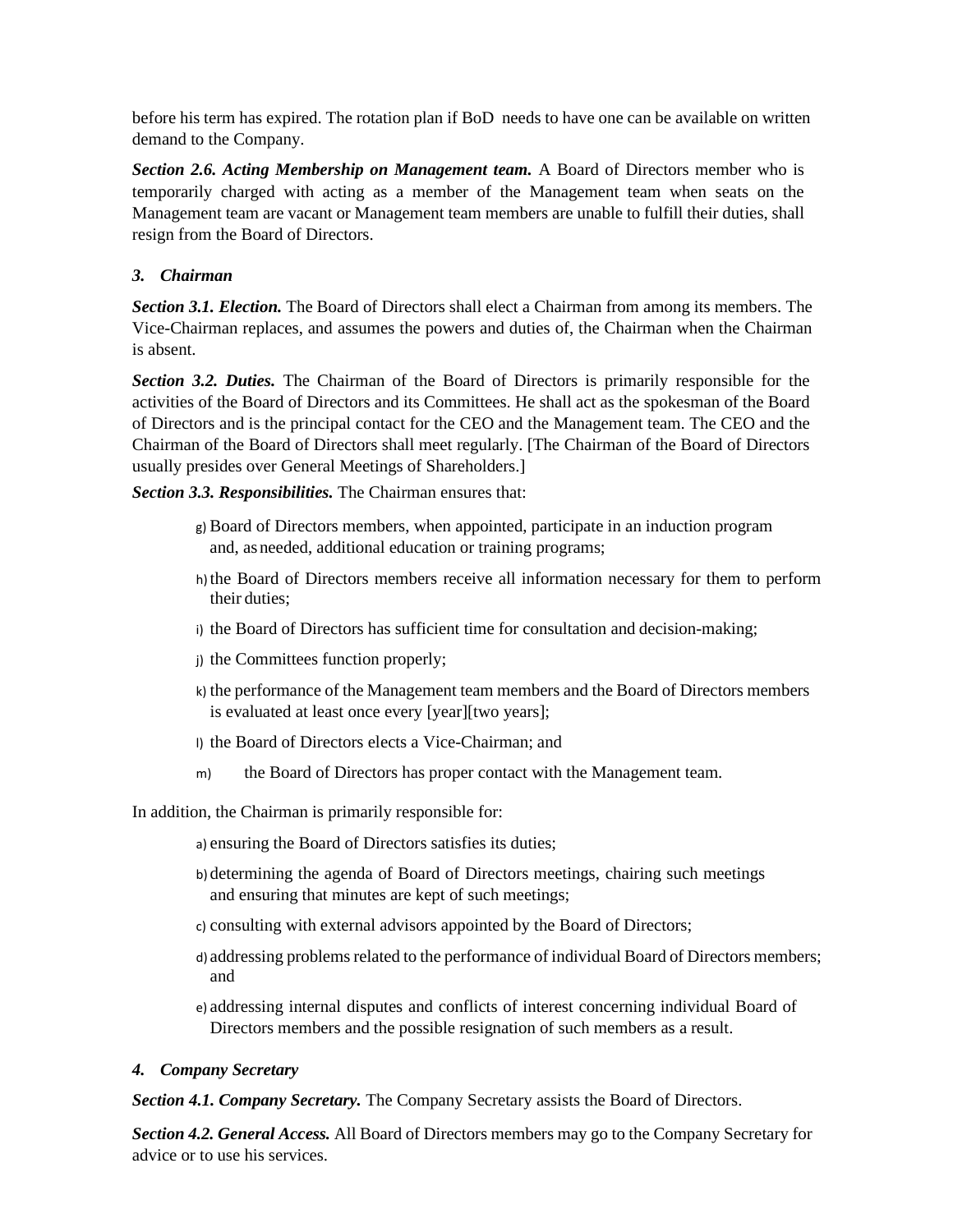*Section 4.3. Responsibilities.* The Company Secretary sees to it that the Board of Directors follows correct procedures and that the Board of Directors complies with its obligations under law, the Company's charter and its by-laws. The Company Secretary shall assist the Chairman of the Board of Directors in organizing the Board of Directors' activities (including providing information, preparing an agenda, reporting of meetings, evaluations and training programs). The Company Secretary is the secretary of the Board of Directors.

*Section 4.4. Duties to Management team.* The Company Secretary also performs activities for the Management team, as provided for in the By-Laws of the Management team.

# *5. Committees*

<span id="page-6-0"></span>*Section 5.1. Establishment of Committees.* The Board of Directors may appoint Committees from among its members to perform specific tasks. The Board of Directors shall determine the members of any Committee. The Board of Directors shall establish an Audit Committee, a Compensation Committee and a Nomination Committee and any other committee as deem necessary.

*Section 5.2. Board of Directors Responsibility for Committee Action.* The Board of Directors remains collectively responsible for the decisions and actions taken by any Committee. A Committee may only perform the tasks delegated to it by the Board of Directors and may not exceed the authority or powers of the Board of Directors as a whole. Decisions that, by law, must be taken by the entire Supervisory Council may not be delegated to a Committee.

*Section 5.3. Committee Reporting.* Each Committee must promptly inform the Board of Directors of the actions it has taken and major developments of which it becomes aware. Each Board of Directors member has unrestricted access to all Committee meetings and records. The Board of Directors shall, as set forth in the Regulations of the Committee concerned, receive a report from the Committee describing the Committee's actions and findings.

*Section 5.4. Committee Regulations.* The Board of Directors shall establish (and may amend) Regulations/Term of References (ToRs) for each Committee. The Regulations/ToRs shall indicate the role and responsibilities of the Committee, its composition and how it should perform its duties. The Regulations/ToRs of a Committee shall require that each Committee has no less than two members (or, if the Committee is composed of three or fewer members, one member) who is independent, as defined in Section 1.4 of these By-Laws.

*Section 5.5. Website Disclosure.* The Regulations/ToRs and the composition of the Committees shall be posted on the Company's website.

# **6. Duties and Powers**

#### *6.1. General Duties and Powers; Relationship with the Management team*

<span id="page-6-2"></span><span id="page-6-1"></span>*Section 6.1. General Responsibilities.* The Board of Directors supervises the Management team and oversees the general business of the Company. The Board of Directors advises the Management team. The entire Board of Directors is responsible for such supervision and oversight.

*Section 6.2. Board Acts in Interest of Company.* The Board of Directors shall act in the best interests of the Company and its business, taking into consideration the interests of the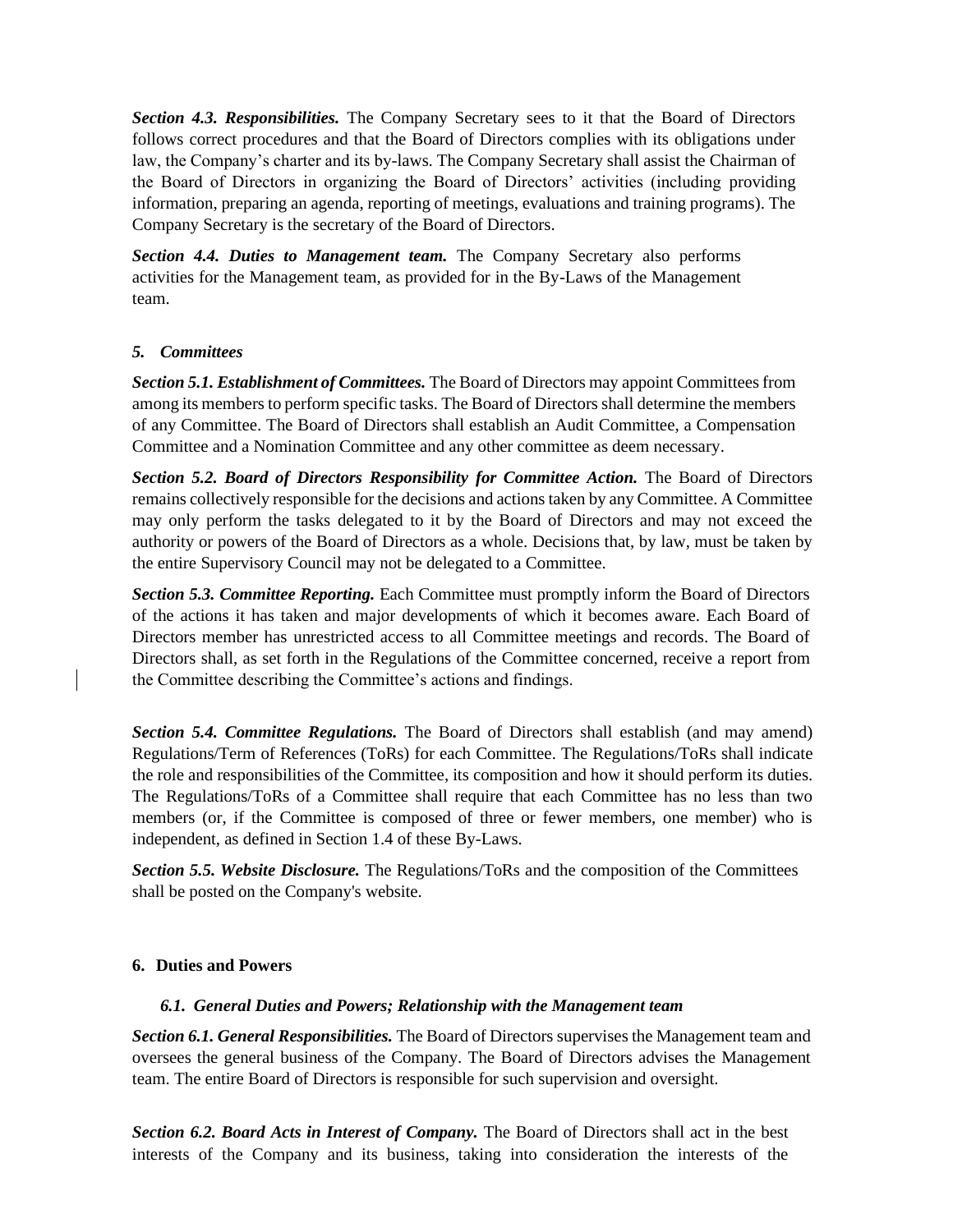Company's stakeholders. Board of Directors members shall perform their duties independent of any particular interest in the Company.

Members should not support one interest without regard to the other interests involved.

*Section 6.3. Quality of Performance.* The Board of Directors is responsible for the quality of its own performance.

*Section 6.4. Action in Concert.* As much as they can within their individual responsibilities as members of the Board of Directors, members shall act and speak in concert with respect to important affairs and matters of principle.

*Section 6.5. Provision on Information.* The Chairman shall see to it that the Management team, in a timely manner, provides the Board of Directors and its Committees with the information it needs to properly function.

*Section 6.6. Responsibility for Securing Information.* The Board of Directors and its individual members each has responsibility for obtaining all information from the Management team and the External Auditor needed to carry out their duties. If the Board of Directors thinks it is necessary, it may obtain information from officers and external advisers of the Company. The Company shall aid the Board of Directors in obtaining such information. The Board of Directors may require certain officers and external advisers to attend its meetings.

*Section 6.7. Access to Records.* Each member of the Board of Directors has access to the books and records of the Company, if useful to perform his duties. Unless the Regulations of a Committee state otherwise, Board of Directors members shall consult with the Chairman of the Board of Directors and the Company Secretary before exercising their rights.

*Section 6.8. Use of Experts.* The Board of Directors may hire experts to assist or advise them. The cost of such experts shall be agreed to by the Board of Directors and shall be paid by the Company. A Board of Directors member may rely upon the advice of a relevant expert so long as the member has no reason to question the expert's report or conclusion.

# *6.2. Duties Regarding the Activities of the Management team Members*

<span id="page-7-0"></span>*Section 6.2.1. Nature of Supervision.* In supervising the Management team, the Board of Directors shall consider: (i) achievement of the Company's objectives; (ii) the strategy and risks in the Company's activities;

(iii) the structure and operation of the internal risk management and control systems; (iv) the financial reporting process; (v) compliance with law and regulations and (vi) any other matters the law requires the Board of Directors to consider.

*Section 6.2.2. Financial Reporting.* The Board of Directors supervises the Company's financial reporting in accordance with these By -Laws.

*Section 6.2.3. Risk Review.* On an ongoing basis, the Board of Directors shall discuss the Company's strategy and business risks, the Management team's assessment of the internal risk management and control systems, and any significant changes to such systems.

*Section 6.2.4. Resolutions Subject to Approval.* The following resolutions of the Management team are subject to the approval of the Board of Directors:

- a) determining the operational and financial objectives of the Company;
- b) determining and amending the strategy to achieve the objectives;
- c) determining and amending and strategic indicators (including, for example, any financial ratios);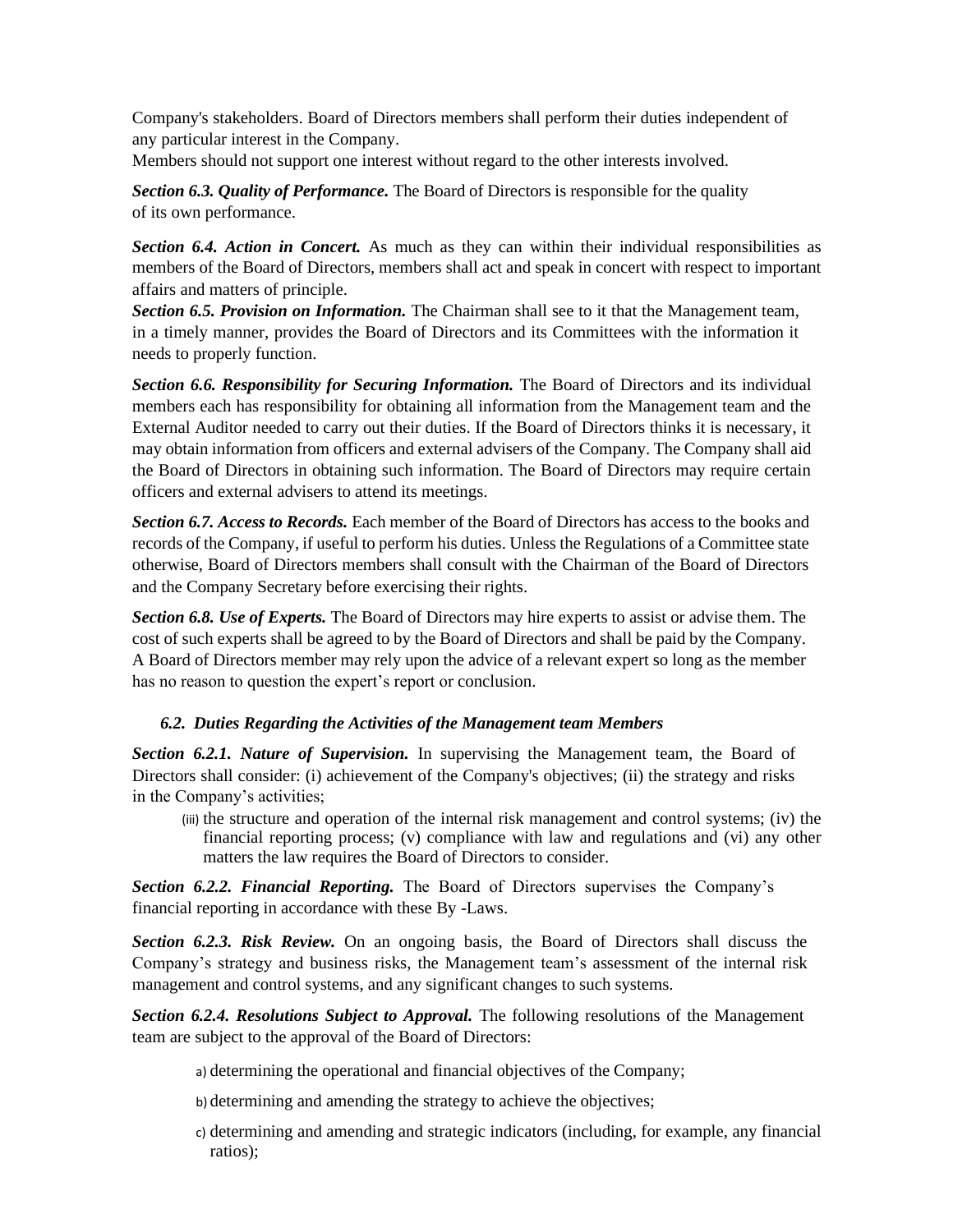d) the resolutions listed in **Annex 3**; and

- e) any other matters that the law or the Company's charter requires the Board of Directors to approve.
- *6.3. Duties Regarding the Members and the Performance of the Board of Directors and Management team*

<span id="page-8-0"></span>**Section 6.3.1. Duties Regarding Management team.** The duties of the Board of Directors regarding the members of the Management team include:

- a)the selection and nomination of members of the Management team, the submission of proposals for the compensation policy for members of the Management team to the Board, the determination of the compensation (in accordance with said compensation policy) and any contracts with Management team members;
- b)determination of the number of Management team members, the designation of the CEO ofthe Management team, the approval of the By-Laws of the Management team and the assessment of the Management team and its individual members; the approval of any additional positions of the Management team; and
- c)addressing any conflicts of interest issues between the Company and members of the Management team.

**Section 6.3.2. Duties Regarding Board of Directors.** The duties of the Board of Directors in relation to the members of the Board of Directors include:

- a) the nomination of members of the Board of Directors (the appointment is made by the General Meeting of Shareholders) and proposals to the General Meeting of Shareholders for the compensation of members of the Board of Directors;
- b) the determination of the number of Board of Directors members, the appointment of a Chairman and Vice-Chairman of the Board of Directors, the establishment of Committees and defining their role, the evaluation of the Board of Directors, its individual members and its Committees (including an evaluation of the of the Board of Directors Profile and the induction, education and training program);and
- c) addressing any conflicts of interest issues between the Company and members of the Board of Directors.

*Section 6.3.3. Board of Directors Self-Assessment; Management team Assessment.* At least once a year, the Board of Directors shall (without the Management team being present) discuss its own activities and those of its individual members, the effectiveness of such activities, and the composition and competence of the Board of Directors. At least once a year, the Board of Directors shall (without the Management team being present) discuss the activities of the Management team and those of its individual members and the effectiveness of such activities.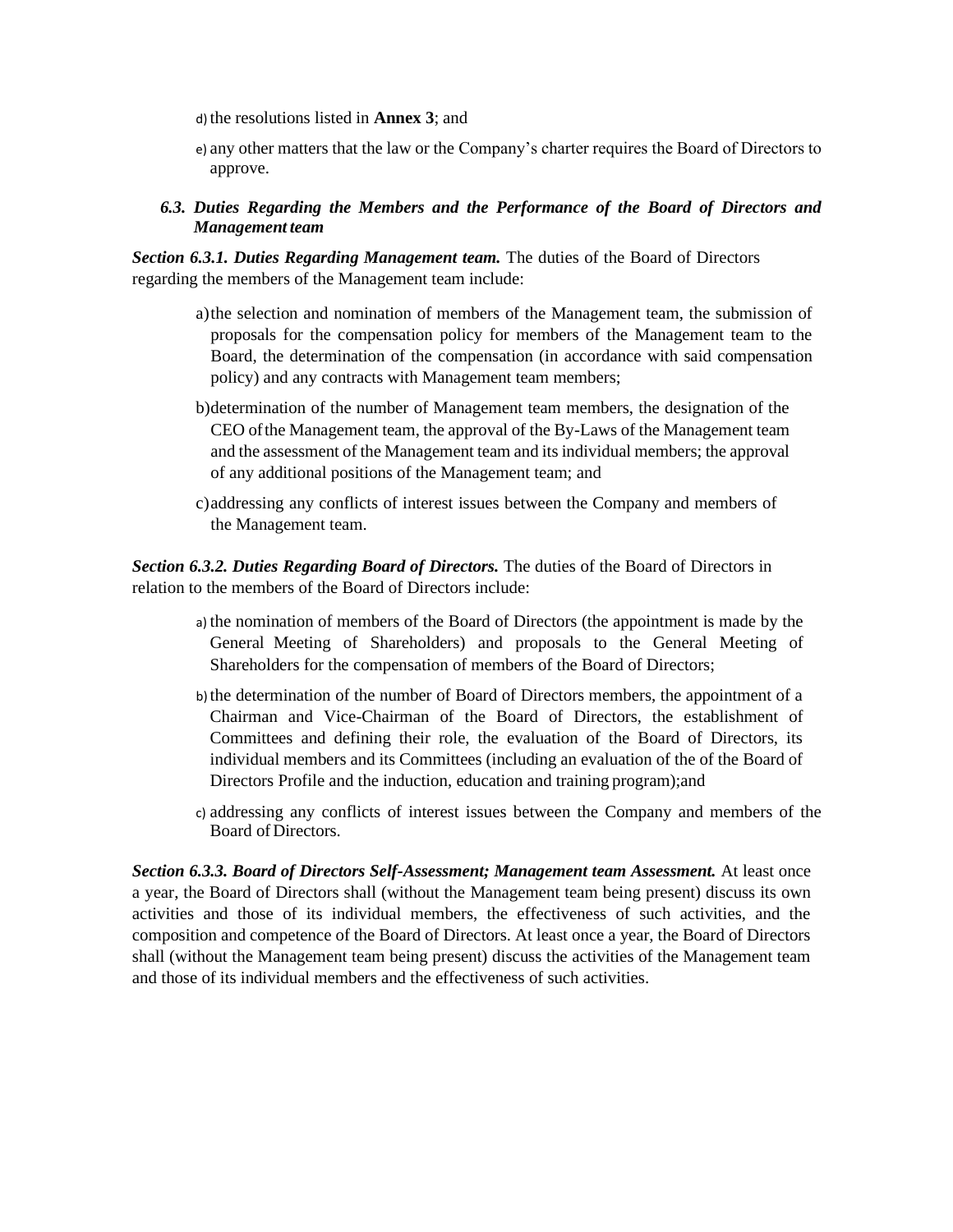# *6.4. Certain Other Duties of the Board of Directors*

<span id="page-9-0"></span>*Section 6.4.1. Duties Generally.* The other duties of the Board of Directors include:

- a) duties regarding the External Auditor as described in these By -Laws and the Charter of the Audit Committee;
- b) the handling of complaints regarding members of the Management team;
- c) ensuring the temporary Management team of the Company if a member of the Management team is absent or prevented from performing his duties;
- d) other duties imposed by law, the Company's charter, these By-Laws, the Charter of a Committee or the By-Laws of the Management team.

*Section 6.4.2. Annual Report.* The Board of Directors shall draw up a report (to be included in the annual statement of the Company) describing its activities in the financial year and containing the statements and information required by law and the Company's charter**.**

**Section 6.4.3. Joint Responsibility for Corporate Governance.** The Board of Directors and the Management team are jointly responsible for the corporate governance of the Company and its compliance with law.

# *6.5. Supervision of Financial Reporting*

<span id="page-9-1"></span>*Section 6.5.1. General Supervision Responsibilities.* The Board of Directors supervises compliance with procedures established by the Management team for the preparation and publication of the Annual Report, the Annual Accounts, the quarterly (if any) and semi-annual financial reports and any other financial information. The Board of Directors also supervises the internal control mechanisms for external financial reporting as described in THFL policies and procedures.

*Section 6.5.2. Discussion of Financial Reports.* The Audit Committee shall regularly, and in any event as soon as possible, provide the Board of Directors with reports on the Annual Report, the Annual Accounts, and the quarterly (if any) and semi-annual financial reports, which will then be discussed at a meeting of the Board of Directors. The Annual Accounts and the Annual Report for the year just ended shall be discussed in a meeting with the Board of Directors within five months of the year end. The semi-annual and quarterly (if any) financial reports of the Company for the respective period just ended shall be discussed in a meeting of the Management team with the Board of Directors within two months of the end of the period. These meetings are prepared by the Audit Committee.

*Section 6.5.3 External Auditor.* The Board of Directors shall ensure that the External Auditor attends the meeting of the Board of Directors at which the report of the External Auditor with respect to the audit of the Annual Accounts is discussed, and at which the Board of Directors decides whether or not to approve the Annual Accounts. The External Auditor shall receive any financial information underlying the quarterly (if any) and/or semi-annual financial reports, and other interim financial reports, and shall be given the opportunity to respond to all information. The External Auditor shall simultaneously report its findings on the audit of the Annual Accounts to the Management team and the Board of Directors.

Section 6.5.4. Audit Committee is Principal Contact with External Auditor. The Board of Directors' principal contact with the External Auditor is through the Chairman of the Audit Committee. If any irregularities in the financial reports are discovered the first discussion regarding such irregularities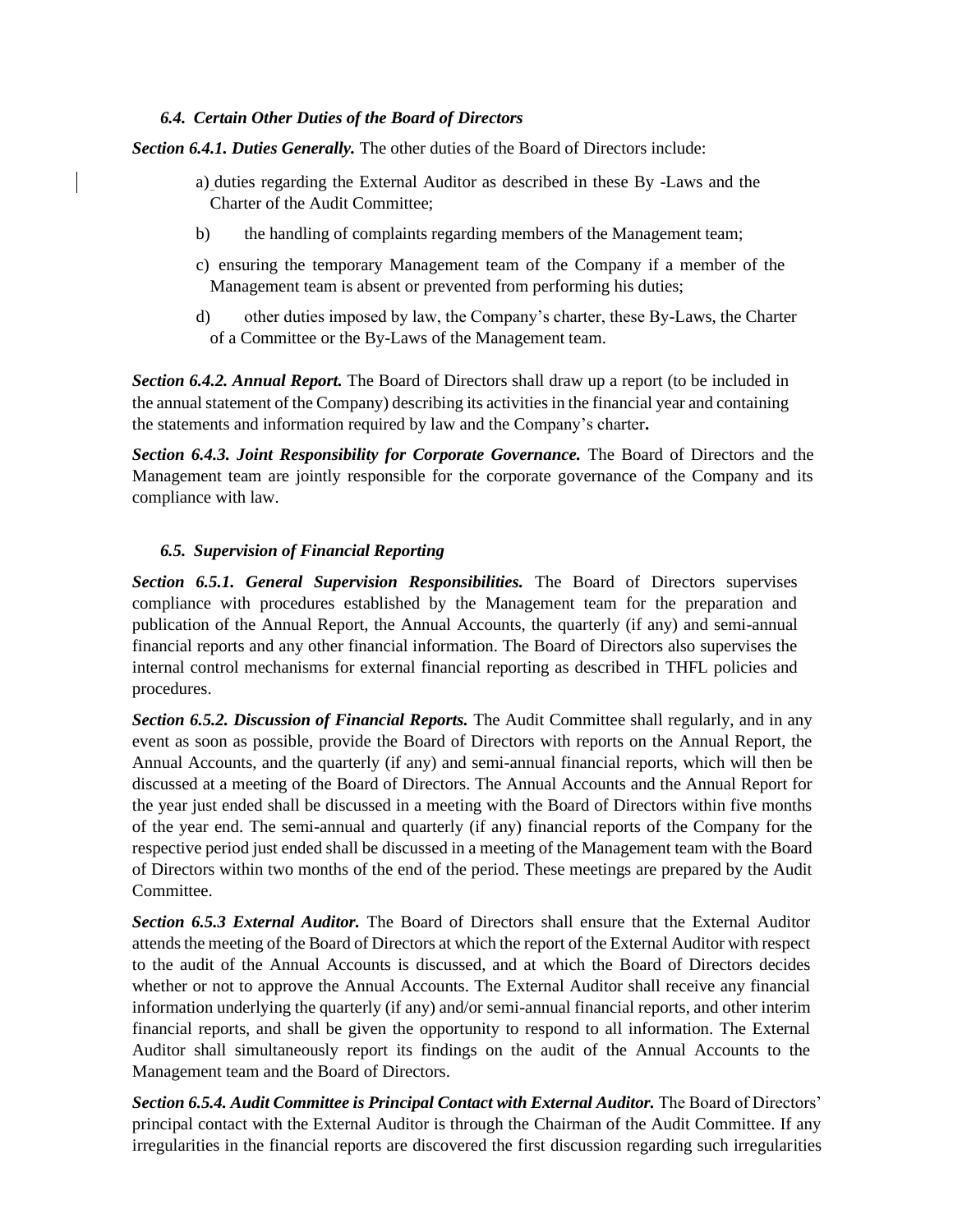should be between the Audit Committee and the External Auditor.

*Section 6.5.5. Recommendations by External Auditor.* The Board of Directors shall ensure that the Management team and the Board of Directors carefully consider and, if accepted, puts into effect any recommendations made by the External Auditor.

# *6.6. Duties Regarding Nomination and Assessment of External Auditor*

<span id="page-10-0"></span>*Section 6.6.1. Appointment of External Auditor.* The External Auditor shall be appointed by the General Meeting of Shareholders. The Board of Directors nominates a candidate for this appointment to the General Meeting of Shareholders and may recommend replacement of the External Auditor. The Management team and the Audit Committee shall both advise the Board of Directors on such matters.

*Section 6.6.2. Compensation of External Auditor.* The compensation of the External Auditor, and instructions to the External Auditor to provide non-audit services, shall be approved by the Board of Directors on the recommendation of the Audit Committee and after consultation with the Management team.

*Section 6.6.3. Reports to the Board of Directors.* The Management team and the Audit Committee shall report their dealings with the External Auditor to the Board of Directors on an annual basis, including their assessment of the External Auditor's independence (for example, the desirability of rotating the responsible partners of the External Auditor and the desirability of the External Auditor providing both auditing and non- audit services to the Company). The Board of Directors shall take this into account when deciding its nomination to the General Meeting of Shareholders for the appointment of an External Auditor.

*Section 6.6.4. Assessment.* At least once every three years, the Management team and the Audit Committee shall conduct a thorough assessment of the functioning of the External Auditor in the various entities and capacities in which the External Auditor acts. The main conclusions of this assessment shall be communicated to the General Meeting of Shareholders so it may assess the nomination for the appointment of the External Auditor.

*Section 6.6.5. Conflicts of Interest.* Conflicts of interest and potential conflicts of interest between the External Auditor and the Company shall be resolved in accordance with the policy laid down in **Annex 4** or, to the extent not dealt with in this Annex, as determined by the Board of Directors at the recommendation of the Audit Committee. Management team members and Board of Directors members must inform the chairman of the Audit Committee of any matters they know of that may compromise the independence of the External Auditor or that may result in a conflict of interest between the External Auditor and the Company.

*Section 6.6.6. Representation by Auditor.* When appointed, the External Auditor shall state it is aware of (i) the Company's policy set out in this charter and **Annex 4**; and (ii) other matters provided for in the Management team By-Laws, these By-Laws and the Regulations of the Audit Committee and that he agrees to abide by and promote such policies.

# *6.7. Compensation of Management team Members*

<span id="page-10-1"></span>*Section 6.7.1. Annual Compensation Report.* The Compensation Committee shall annually prepare a Compensation Report regarding the Management team, setting out the compensation policies and activities of the past year and an overview of the compensation policy and planned activities for the next financial year and subsequent years.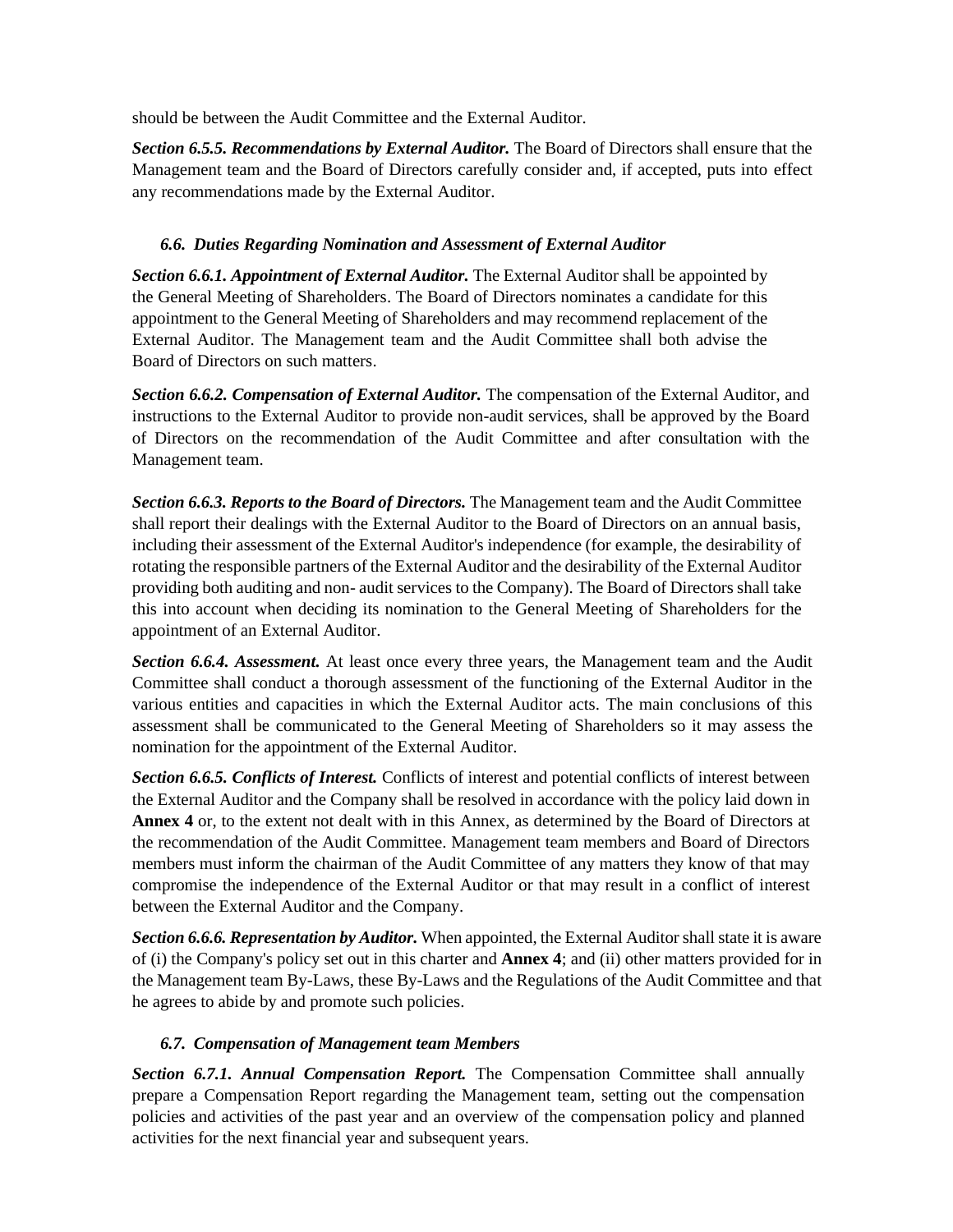*Section 6.7.2. Approval by General Meeting.* The compensation policy planned for the next financial year and subsequent years as specified in the Compensation Report shall be submitted to the General Meeting of Shareholders for its approval along with Annual Financials. Every change to the compensation policy shall also be submitted to the General Meeting of Shareholders for its approval. Schemes whereby Management team members are remunerated in the form of shares, and major changes to such schemes, shall be submitted to the General Meeting of Shareholders or Board of Directors for its approval.

**Section 6.7.3. Human Resource and Compensation Committee.** The Board of Directors shall determine the compensation of the individual Management team members on a proposal by the Human Resource and Compensation Committee and within the terms of the compensation policy adopted by the General Meeting of Shareholders or Board.

*Section 6.7.4. Extraordinary Compensation.* If a Management team member or former Management team member is paid special compensation during any financial year, an explanation of this compensation shall be included in the Compensation Report. The Compensation Report shall detail and explain any compensation paid or promised as severance pay to a Management team member.

# *6.8. Relation with the Shareholders*

*Section 6.8.1. Equal and Simultaneous Information.* Where appropriate, the Board of Directors shall provide all Shareholders and other parties in the financial markets with equal and simultaneous information about matters that may influence the share price.

<span id="page-11-0"></span>*Section 6.8.2. General Meeting; Record Date; Venue.* The Board of Directors shall determine the date and place of any owner meeting [and a record date for the exercise of the voting and any other rights attached to the Company's securities at such meeting]. Unless there is an overriding company interest to act otherwise, the Board of Directors shall use its best efforts to provide Shareholders with all information necessary or requested for the Shareholders to properly act at the general meeting. If the Board of Directors believes the Company does have an overriding interest, it must state why it so believes.

**Section 6.8.3. Compliance with Law.** The Board of Directors shall ensure all laws are complied with, regarding the rights of the General Meeting of Shareholders and of individual Shareholders.

*Section 6.8.4. Attendance by Boards.* The Chairman shall ensure that (unless there are important reasons) all the members of the Management team and the Board of Directors shall attend the General Meetings of Shareholders.

*Section 6.8.5. Chairman of General Meetings.* The General Meetings of Shareholders are presided over by the Chairman of the Board of Directors or, in his absence, the Vice-Chairman of the Board of Directors. The Board of Directors may designate someone else to preside over the meeting.]

*Section 6.8.6. Report of General Meeting.* The Board of Directors shall make a report of the General Meeting of Shareholders available to the Shareholders of the Company no later than three months after the end of the meeting. Shareholders shall then have three months to respond to the report. Following such three-month period, the report shall be adopted as provided for in the Company's charter, by the Chairman and the Secretary of the meeting. The report adopted by the General Meeting of Shareholders shall be posted on the Company's website, as soon as possible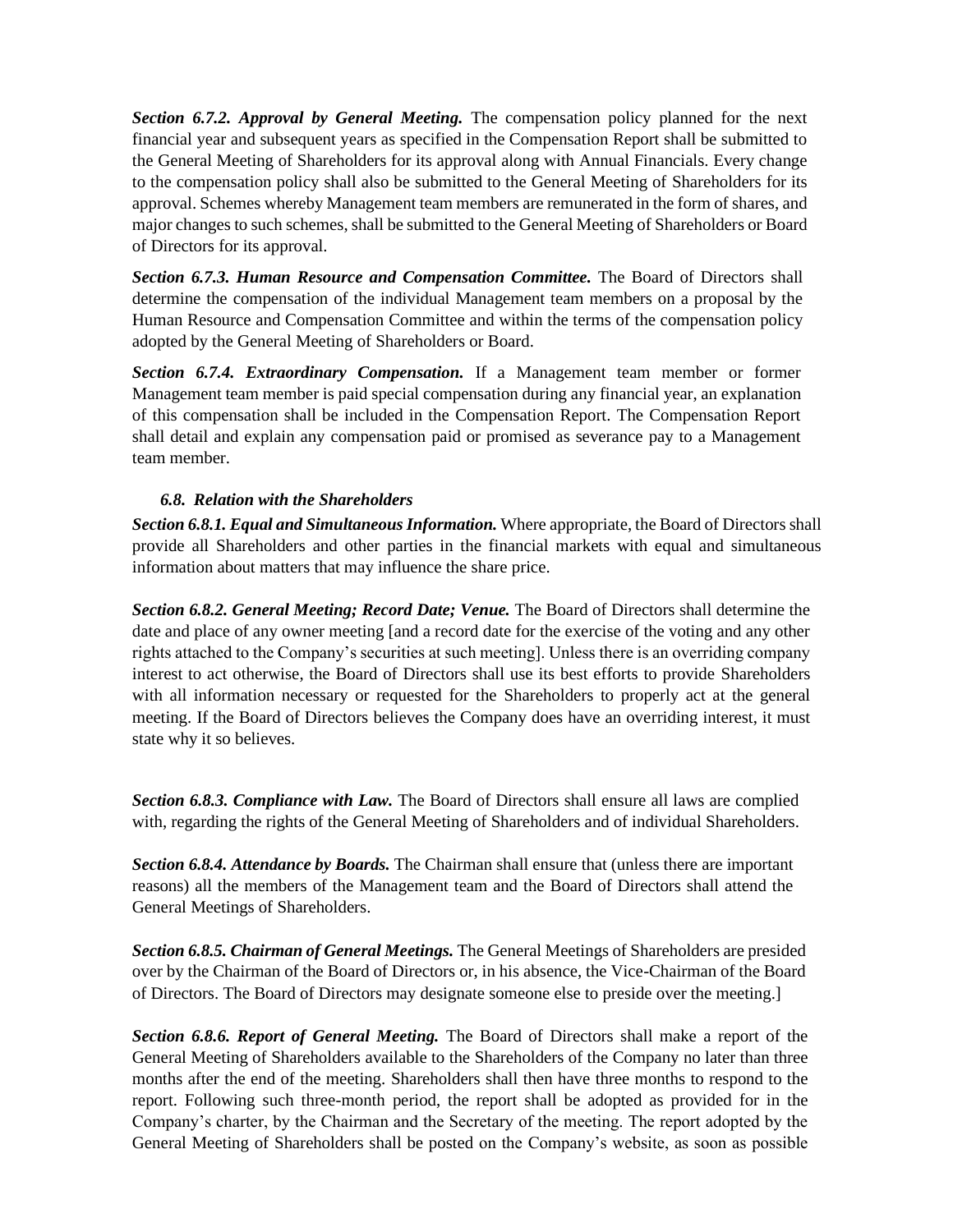and in any event before the next General Meeting of Shareholders. At the same time, any resolutions adopted by the General Meeting of Shareholders shall also be posted on the Company's website.

*Section 6.8.7. Disclosure of Resolutions.* A resolution of the General Meeting of Shareholders may be publicly disclosed only through a statement from the Chairman of the Board of Directors or the Company Secretary.

*Section 8.8. Changes to Corporate Governance.* Any substantial change to the corporate governance structure of the Company shall be submitted to the General Meeting of Shareholders for discussion under a separate agenda item.

*Section 8.9. Attendance by External Auditor.* The Board of Directors shall ensure that the responsible partner (or certifying auditor) of the External Auditor attends the General Meeting of Shareholders and is available to address the meeting. The External Auditor may be questioned by the General Meeting of Shareholders in relation to audit of the Company's financial statements.

# **7. Meetings and Decision-Making**

# *1. Frequency, Notice, Agenda and Venue of Meetings*

<span id="page-12-1"></span><span id="page-12-0"></span>*Section 9.1. Frequency.* The Board of Directors shall meet as often as necessary. The Board of Directors shall meet at least [Four] times a year. If possible, meetings shall be scheduled annually in advance. The Board of Directors shall meet earlier than scheduled if deemed necessary by the Chairman of the Board of Directors, two other members of the Board of Directors, or the Management team.

# *Section 9.2. Notice and Agenda.*

(a) Meetings of the Board of Directors are called by the Chairman. Save in urgent cases as determined by the Chairman, the agenda for a meeting shall be sent to all Board of Directors members at least [Seven] calendar days before the meeting. For each item on the agenda, an explanation in writing shall be provided and related documentation will be attached. The Chairman shall consult with the CEO prior to convening the meeting on the content of the agenda. Each Board of Directors member, the CEO, and the Management team collectively, has the right to request that an item be placed on the agenda for a Board of Directors meeting; provided that the item is received by the Chairman at least two weeks prior to the meeting.

(b) Board of Directors members who have taken part in a meeting may not object against resolutions adopted at the meeting on grounds of an invalid notice.

*Section 9.3 Venue.* Board of Directors meetings are generally held at the offices of the Company but may also take place elsewhere. In addition, meetings of the Board of Directors may be held by conference call, video conference or by any other means of communication, provided all participants can communicate with each other simultaneously.

# *2. Attendance of and Admittance to Meetings*

*Section 10.1. Attendance by CEO*. The CEO shall attend Board of Directors meetings unless the Board of Directors instructs him not to attend. If requested by the Board of Directors, other Management team members also shall attend meetings of the Board of Directors.

<span id="page-12-2"></span>*Section 10.2. Proxies.* A Board of Directors member may be represented at Board of Directors meetings by another Board of Directors member holding a proxy in writing. The existence of such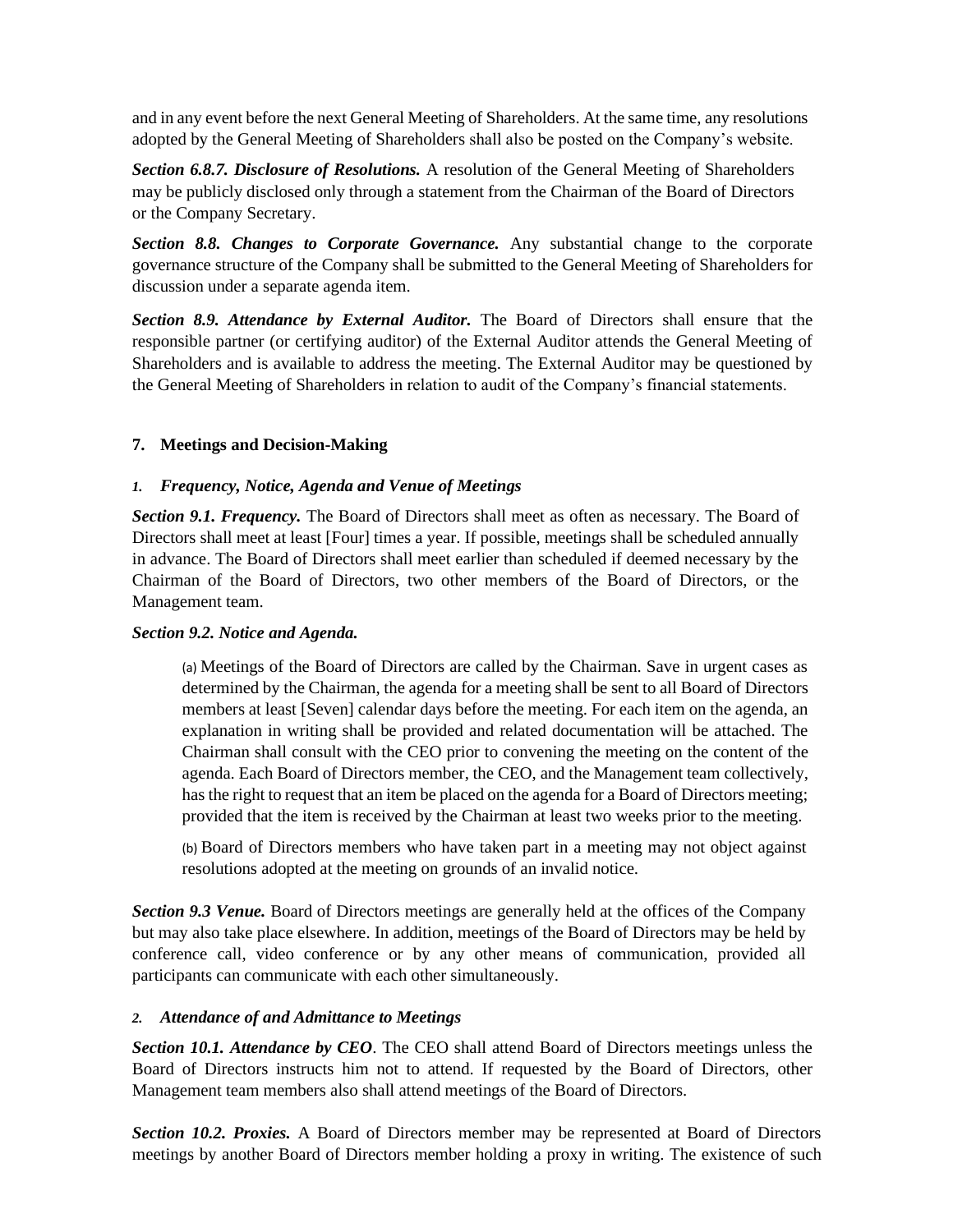authorization must be proved satisfactorily to the chairman of the meeting.

*Section 10.3. Undue Absence.* If a Board of Directors member is frequently absent from Board of Directors meetings, he shall be required to explain such absences to the Chairman.

*Section 10.4. Attendance by Non-Members.* The admission to a meeting of persons other than Board of Directors members, the Company Secretary and (if invited) members of the Management team shall be decided by majority vote of the Board of Directors members present at the meeting.

# *3. Chairman of the Meeting; Reports*

<span id="page-13-0"></span>**Section 11.1. Chairman.** Board of Directors meetings are presided over by the Chairman of the Board of Directors or, in his absence, the Vice-Chairman. If both are absent, one of the other Board of Directors members, designated by majority vote of the Board of Directors members present at the meeting, shall preside.

**Section 11.2. Report.** The Company Secretary (or any other person designated for such purpose by the chairman of the meeting) shall prepare a report on the meeting. The report shall describe the decision-making process at the meeting. The report shall be adopted by the Board of Directors at the same meeting or the next meeting.

# *4. Decision-Making within the Board of Directors*

*Section 12.1. Preference for Unanimity.* The Board of Directors members shall try to unanimously adopt resolutions.

<span id="page-13-1"></span>*Section 12.2. Individual Vote.* Each Board of Directors member has the right to cast one vote.

*Section 12.3. Majority Vote; Quorum.* Where unanimity cannot be reached and the law, the Company's charter or these By-Laws do not prescribe a larger majority, all resolutions of the Board of Directors are adopted by a majority of the votes cast. In the event of a tie, the Chairman of the Board of Directors has the deciding vote. At a meeting, the Board of Directors may only pass resolutions if the majority of the Board of Directors members are present or represented.

*Section 12.4. Adoption at Meeting.* In general, resolutions of the Board of Directors are adopted at a Board of Directors meeting.

**Section 12.5. Written Consent.** Board of Directors resolutions may also be adopted in writing, provided the proposal concerned is submitted to all Board of Directors members and none of them objects to this form of adoption. Adoption of resolutions in writing shall be effected by statements in writing from all the Board of Directors members. A statement from a Board of Directors member who wishes to abstain from voting on a particular resolution which is adopted in writing must reflect the fact that he does not object to this form of adoption.

*Section 12.6. Emergency Procedures.* The Board of Directors may deviate from the provisions of Sections 8.3 (last sentence), 8.4 and 8.5 if this is deemed necessary by the Chairman of the Board of Directors, considering the urgent nature and other circumstances of the case, provided that all Board of Directors members are allowed the opportunity to participate in the decision-making process. The Chairman of the Board of Directors and the Company Secretary shall then prepare a report on a resolution so adopted, which shall be added to the documents for the next meeting of the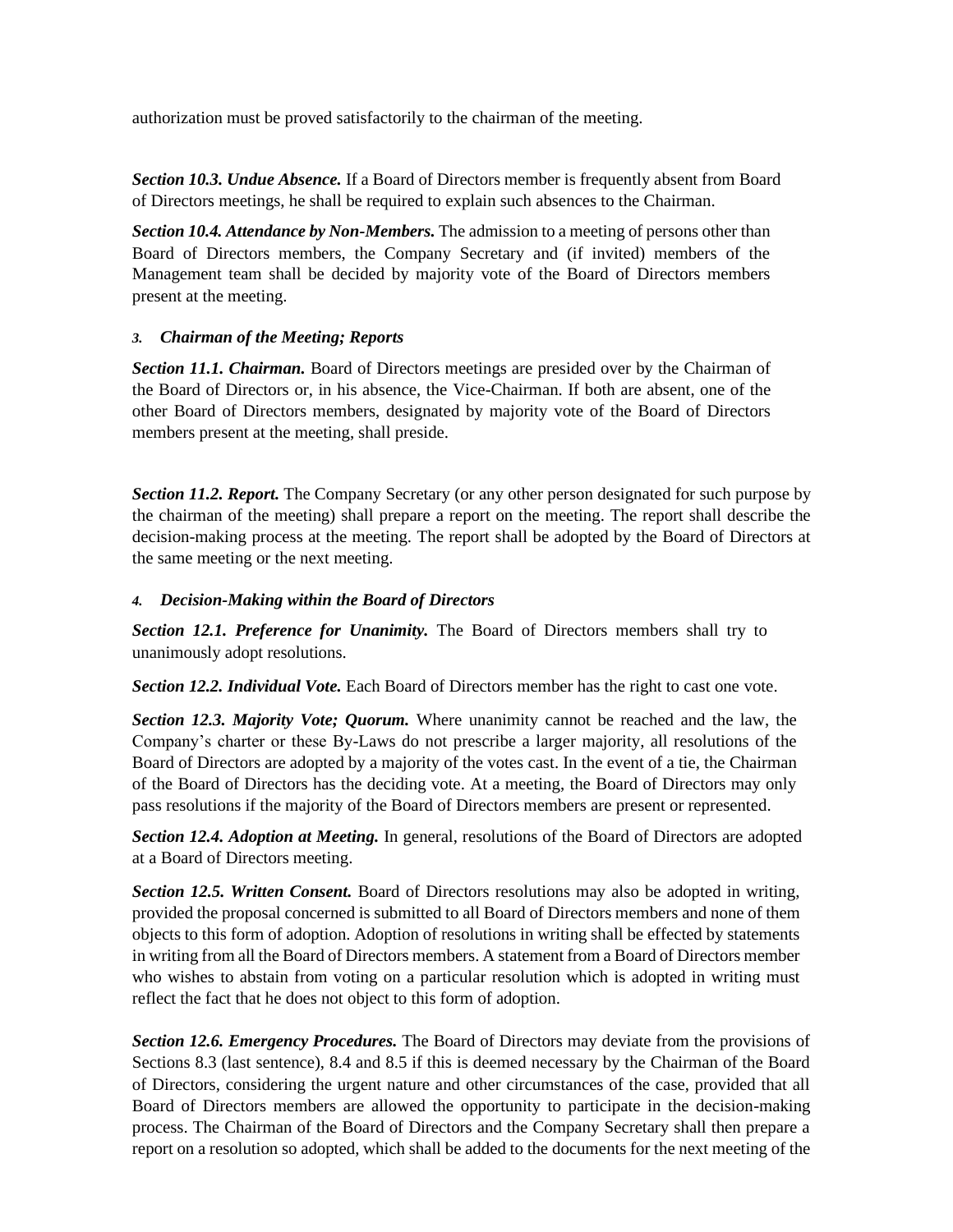Board of Directors.

*Section 12.7. Minutes.* Minutes must be drawn up for every Board of Directors meeting and for every resolution adopted outside a meeting. The minutes are to be signed by the chairman of the meeting and the minute writer and then added to the Company's records. Each member of the Board of Directors and the Management team shall receive a copy of the minutes. Each member of the Board of Directors may demand a note explaining how he voted or a formal declaration by him be included in the minutes. The Chairman may delegate the taking of minutes to the Company Secretary or any other minute writer. The minutes of a meeting are taken as having been approved if the members of the Board of Directors do not submit a written objection to the Chairman within four weeks of the date on which the minutes were distributed. If the Chairman is unable to resolve the objection, a decision must be taken on it in the next meeting. Urgent resolutions may be drawn up and adopted immediately in the relevant meeting.

*Section 12.8. Certification of Resolutions.* A resolution adopted by the Board of Directors may be publicly disclosed only through a statement from the Chairman of the Board of Directors and/or the Company Secretary or The CEO.

# **8. Other Provisions**

# *13. Conflicts of Interest of Board of Directors Members*

<span id="page-14-1"></span><span id="page-14-0"></span>*Section 13.1. Duty to Disclose.* A Board of Directors member shall immediately report to the Chairman of the Board of Directors any conflict of interest or potential conflict of interest and shall provide all relevant information, including information concerning his spouse, registered partner or other life companion, foster child and relatives by blood or marriage up to the second degree. The Board of Directors member concerned shall not take part in the assessment by the Board of Directors of whether a conflict of interest exists.

*Section 13.2. Related Party Transactions.* A conflict of interest exists if the Company intends to enter into a transaction with a related party under IFRS.

*Section 13.3. Abstention by Conflicted Party.* A Board of Directors member shall not take part in any discussion or decision-making regarding any subject or transaction in which he has a conflict of interest with the Company.

*Section 1.4. Requirements to Approve Conflicts of Interest.* All transactions in which there are conflicts of interest with Board of Directors members shall be agreed on terms that are customary for arm's-length transactions in the Company's business. Decisions to enter into transactions in which there are conflicts of interest with Board of Directors members require the approval of the Board of Directors.

# *14. Compensation of Board of Directors Members*

*Section 14.1. Approval by General Meeting.* The compensation of the Board of Directors members is determined by the General Meeting of Shareholders. The Board of Directors shall submit proposals on its compensation to the General Meeting of Shareholders.

<span id="page-14-2"></span>*Section 15.2. Reimbursement of Costs.* Apart from their compensation, Board of Directors members shall be reimbursed for all reasonable costs incurred in connection with their attendance of meetings. The reasonableness of such costs shall be approved by the Chairman of the Board of Directors (costs incurred by the Chairman of the Board of Directors shall be approved by the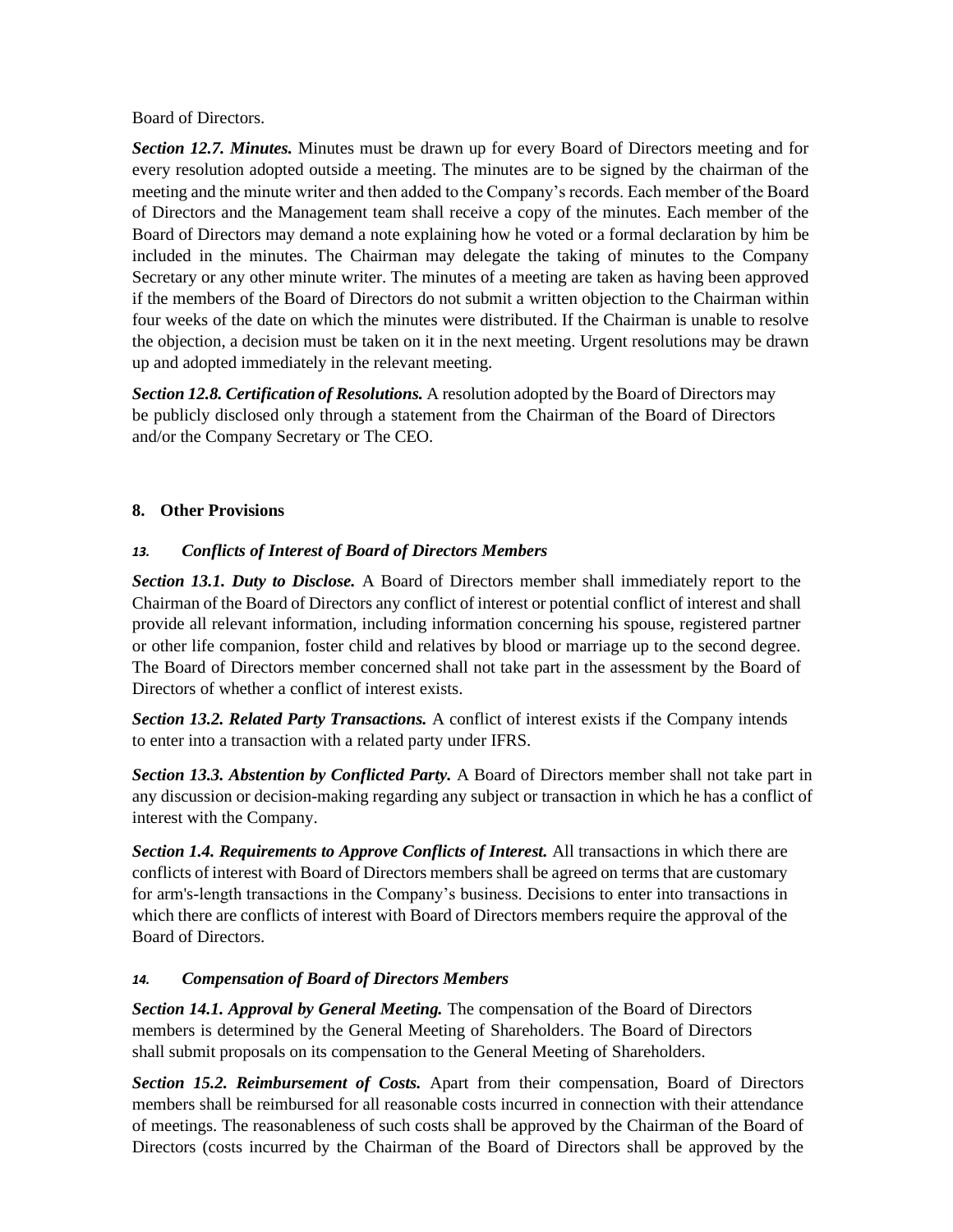Company Secretary). Any other expenses shall be reimbursed only if incurred with the prior consent of the Chairman or the Company Secretary on his behalf (or if it concerns the Chairman, or the Company Secretary on his behalf).

*Section 14.3. Loans and Guarantees.* The Company and its Subsidiaries do not grant personal loans, guarantees or the like to Board of Directors members, save as part of its usual business operations. Loans are not remitted.

### *15. Induction Program, Ongoing Training and Education*

<span id="page-15-0"></span>*Section 15.1. Induction Program or onboarding Pack.* Upon his election, each Board of Directors member shall participate in an induction program that covers general financial and legal affairs, financial reporting by the Company, any specific aspects unique to the Company and its business activities, and the responsibilities of a Board of Directors member.

*Section 15.2. Annual Review of Training.* The Board of Directors shall conduct an annual review to identify areas where the Board of Directors members require further training or education.

*Section 15.3. Costs of Company.* The costs of the induction course and any training or education shall be paid for by the Company.

#### *16. Other Positions*

<span id="page-15-1"></span>*Section 16.1. No Excess Memberships.* Members of the Board of Directors shall limit their other positions so as to ensure they can perform their duties as members of the Board of Directors. [They will hold no more than five memberships of Board of Directors in companies, with a chairmanship counted twice.]

*Section 16.2. Notice of Outside Positions.* Board of Directors members must inform the Chairman of the Board of Directors and the Company Secretary of their other positions which may be of importance to the Company or the performance of their duties before accepting such positions. If the Chairman determines that there is a risk of a conflict of interest, the matter shall be discussed by the Board of Directors in accordance with Section 18 of these By-Laws. The Company Secretary shall keep a list of the outside positions held by each Board of Directors member.

#### *17. Confidentiality*

<span id="page-15-2"></span>**Section 17.1. Duty to Keep Information Confidential.** Unless required to do so by law, no Board of Directors member shall, during his membership on the Board of Directors or afterwards, disclose any information of a confidential nature regarding the business of the Company and/or any companies in which it holds a stake, that came to his knowledge in the capacity of his work for the Company and which he knows or should know to be of a confidential nature. A Board of Directors member may disclose such information to Management team members and Board of Directors members as well as to staff members of the Company and companies in which the Company holds a stake who, in view of their activities for the Company and companies in which the Company holds a stake, should be informed of the information. A Board of Directors member shall not use such confidential information for his personal benefit.

*Section 17.2. Return of Confidential Information.* At the end of each Board of Directors member's term of office, he shall return all confidential documents in his possession to the Company or guarantee their disposal in a manner that ensures confidentiality is preserved.

*Section 17.3. Notice of Disclosure.* If a Board of Directors member intends to disclose to third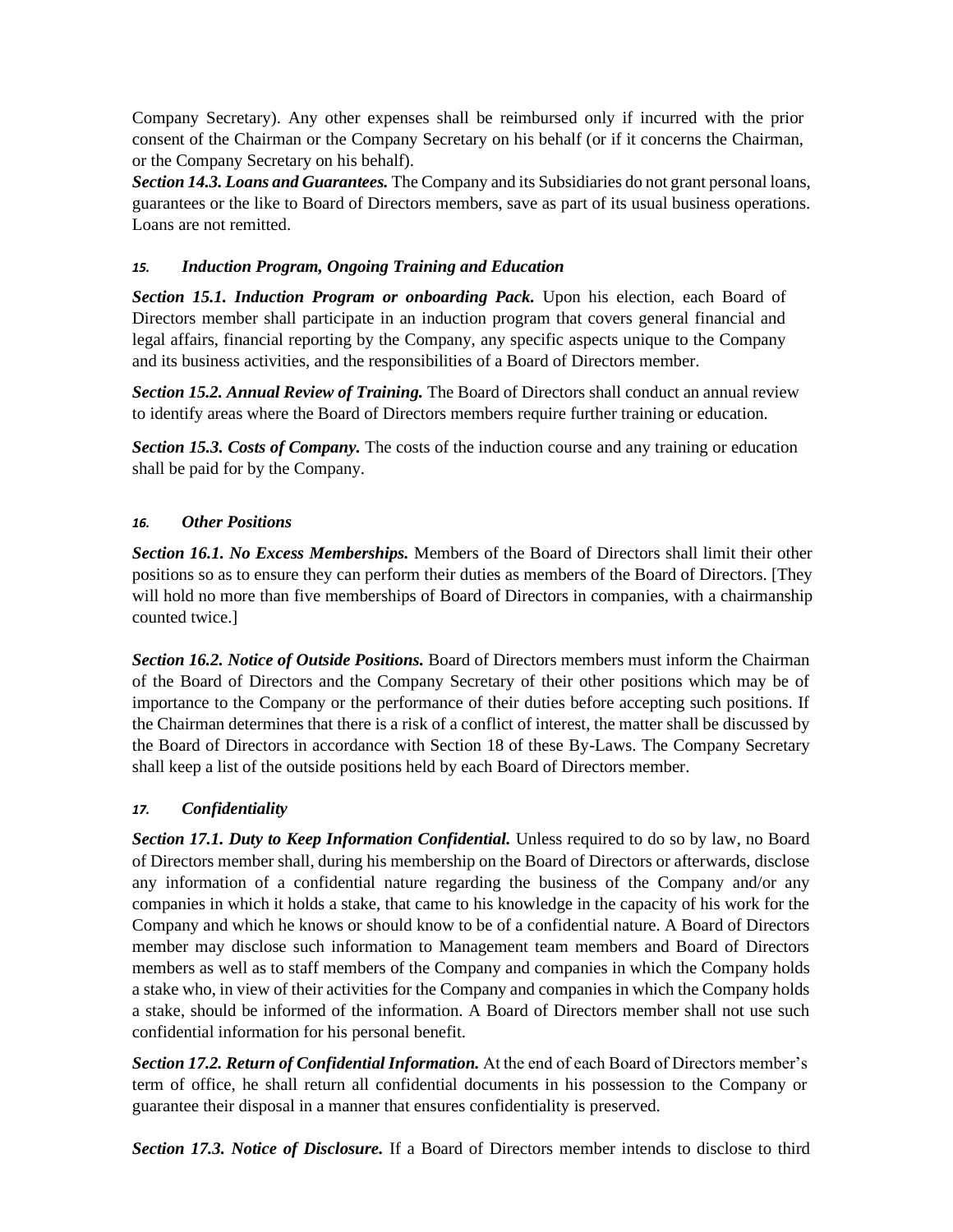parties information which he has become aware of in his duties and which may be confidential, he must inform the Chairman of his intent and the identity of the person who is to receive the information with sufficient notice for the Chairman to assess the situation and advise the Board of Directors member. This section applies to both official and personal statements and to any person attending Board of Directors meetings which in terms of their content and form are clearly only intended for the Board of Directors.

# *18. Miscellaneous*

**Section 18.1. Acceptance by Board of Directors Members.** Anyone who is appointed as a Board of Directors member must, upon assuming office, declare in writing to the Company that he accepts and agrees to comply with these By-Laws.

<span id="page-16-0"></span>*Section 18.2. Occasional Non-Compliance.* If permitted by law, the Board of Directors may occasionally decide (by unanimous decision) at its sole discretion not to comply with these By-Laws.

*Section 18.3. Amendment.* These By-Laws may be amended by the Board of Directors at its sole discretion without prior notification.

*Section 18.4. Interpretation.* In case of uncertainty or difference of opinion on how a provision of these By- Laws should be interpreted, the opinion of the Chairman of the Board of Directors shall be decisive.

*Section 18.5 Governing Law and Jurisdiction.* These By-Laws are governed by the laws of Pakistan. The courts of Pakistan have exclusive jurisdiction to settle any dispute arising from or in connection with these By-Laws (including any dispute regarding the existence, validity or termination of these rules).

**Section 18.6. Inconsistency with National Law and Company Charter.** These By-Laws are complementary to the provisions governing the Board of Directors as contained in Pakistan law, other applicable SECP regulation and the Company's charter. Where these By-Laws are inconsistent with Pakistani law, other applicable SECP regulation or the Company's charter, the latter shall prevail. Where these By-Laws are consistent with the Company's charter but inconsistent with Pakistani law or other applicable Pakistani regulation, the latter shall prevail.

*Section 18.7. Partial Invalidity.* If one or more provisions of these By-Laws are (or become) invalid, this shall not affect the validity of the remaining provisions. The Board of Directors may replace the invalid provisions by provisions which are valid and the effect of which, given the contents and purpose of these By-Laws is, to the greatest extent possible, similar to that of the invalid provisions.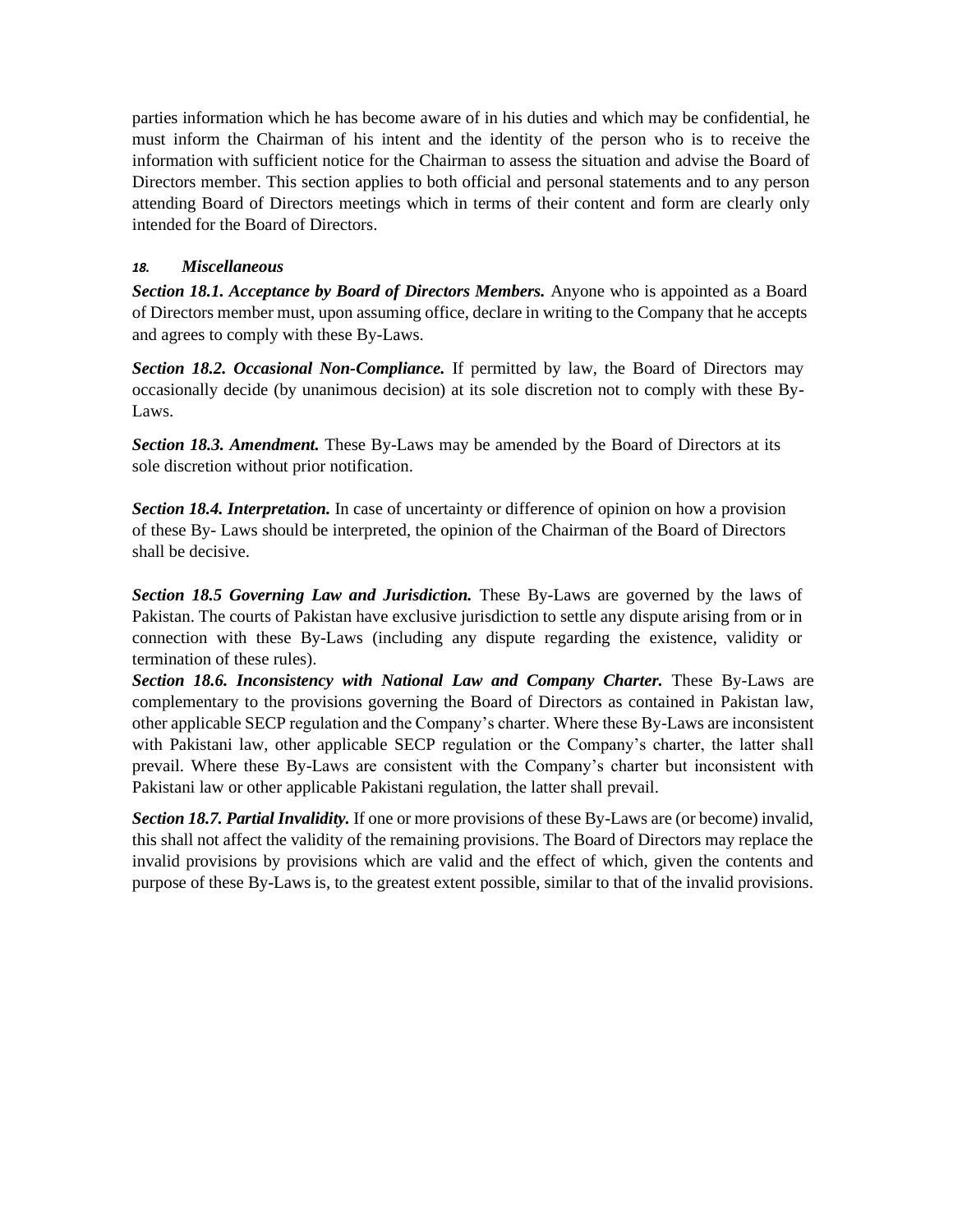#### **Annex 1** List of Definitions

# <span id="page-17-0"></span>*In the By-Laws of the Management team and the Board of Directors, the following terms have the following meanings:*

<span id="page-17-1"></span>**affiliated company** means any company that, directly or indirectly, controls, is controlled by or is under common control with the Company. For purposes of this definition, the term "control" means the possession, direct or indirect, of the power to vote 10% or more of the shares of capital stock entitled to vote for members of the Board of Directors of such company or to direct or cause the direction of the Management team and policies of such company, whether through the Shareholder ship of shares of capital stock, by contract or otherwise.

**Annual Accounts** means the annual accounts of the Company as referred to in Companies Act 2017.

**Annual Report** means the annual report of the Company drawn up by the Management team, as referred to in Companies Act 2017.

**Audit Committee** means the Committee designated as such in accordance with Section 5 of the By-Laws of the Board of Directors as per Code of Corporate Governance Regulation 2019.

**By-Laws** means the By-Laws of the Management team or the By -Laws of the Board of Directors, depending on the context, including the annexes belonging thereto.

**Chairman** shall mean the chairman of the Board of Directors.

**Committee** means, as regards the Board of Directors, each committee of the Board of Directors created in accordance with Section 5 of the By-Laws of the Board of Directors.

**Company** means Trellis Housing Finance Limited (THFL) and, where appropriate, the subsidiary companies and possible other group companies of the Company, whose financial information is incorporated in the consolidated annual accounts of the Company.

**External Auditor** means the accounting and auditing firm that, in accordance with registered with ICAP, is charged with the audit of the annual accounts of the Company.

**CFO** means the Head of Finance or Chief Financial Officer of the Company.

**General Meeting of Shareholders** means the general meeting of Shareholders of the Company.

**group company** means any company that can be consolidated with the Company for purposes of preparing consolidated financial statements under the International Accounting Standards. in writing means by letter, by telecopier, by e-mail, or by message which is transmitted by any other current means of communication and which can be received in written form.

**Management team** means the Management team of the Company.

**Human Resource and Compensation Committee** means the Committee designated as such in accordance with Section 5 of the By- Laws of the Board of Directors.

**Compensation Report** means the compensation report of the Board of Directors regarding the compensation policy of the Company as drawn up by the Compensation Committee of the Board of Directors.

**Nomination Committee** means the committee designated as such in accordance with Section 5 of the By-Laws of the Board of Directors.

**Subsidiary** of any person means any corporation or other legal entity, of which (or in which) more than 50% of

(a) the issued and outstanding capital stock having ordinary voting power to elect members of the Board of Directors, (b) the interest in the capital or profits of such entity or (c) the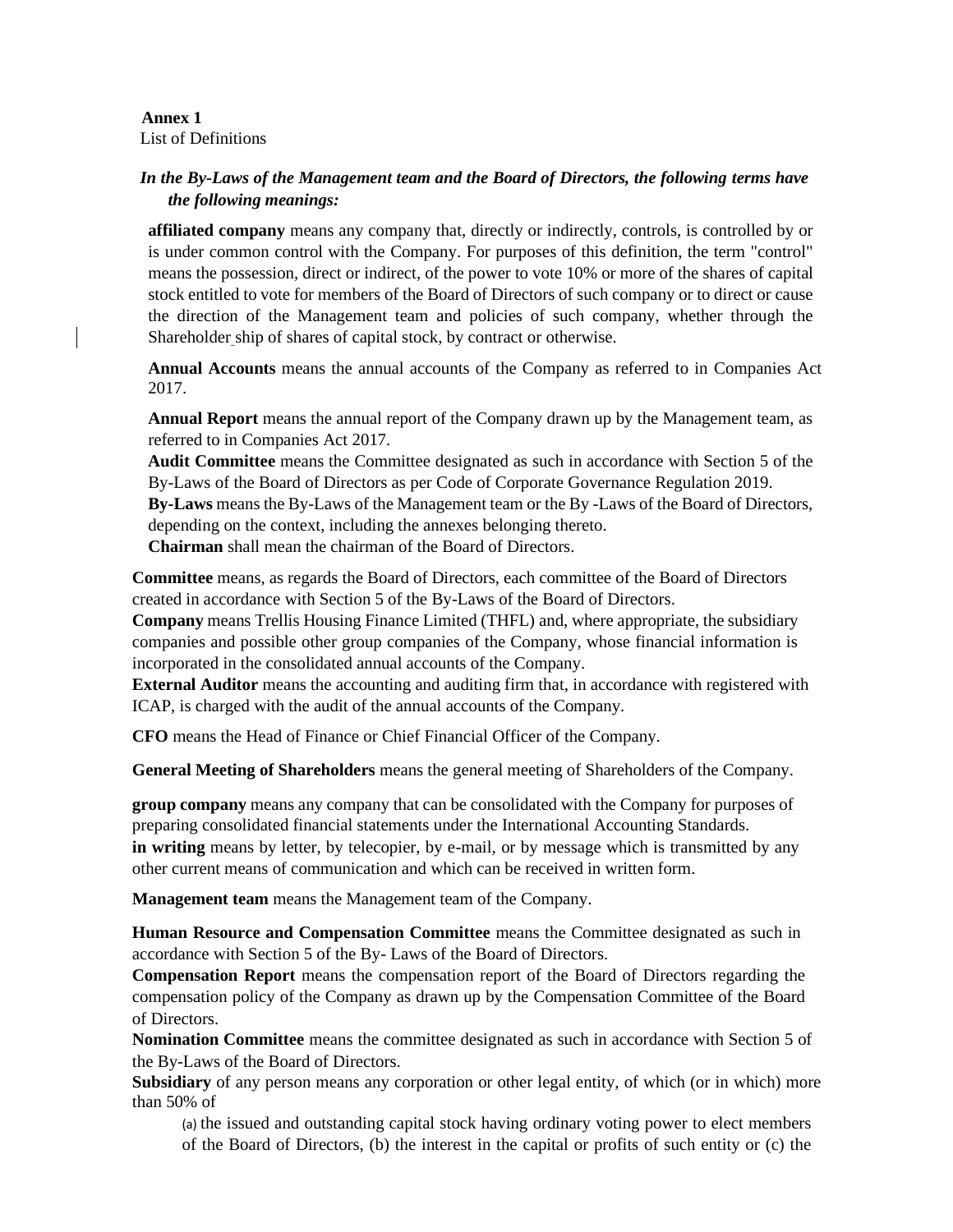beneficial interest in any trust or estate is at the time directly or indirectly owned or controlled by such person, by such person and one or more of its other Subsidiaries or by one or more of such person's other Subsidiaries.

**Board of Directors** means the Board of Directors of the Company.

**Board of Directors Profile** means the profile of the size and composition of the Board of Directors, as described in Section 1.1 of the By-Laws of the Board of Directors.

#### *Save where the context dictates otherwise, in the By-Laws of the Board of Directors:*

- a. words and expressions expressed in the singular form also include the plural form, and *vice versa*;
- <span id="page-18-0"></span>b. words and expressions expressed in the masculine form also include the feminine form; and
- c. a reference to a statutory provision includes any amendments, additions and replacing legislation that may apply to such provisions from time to time.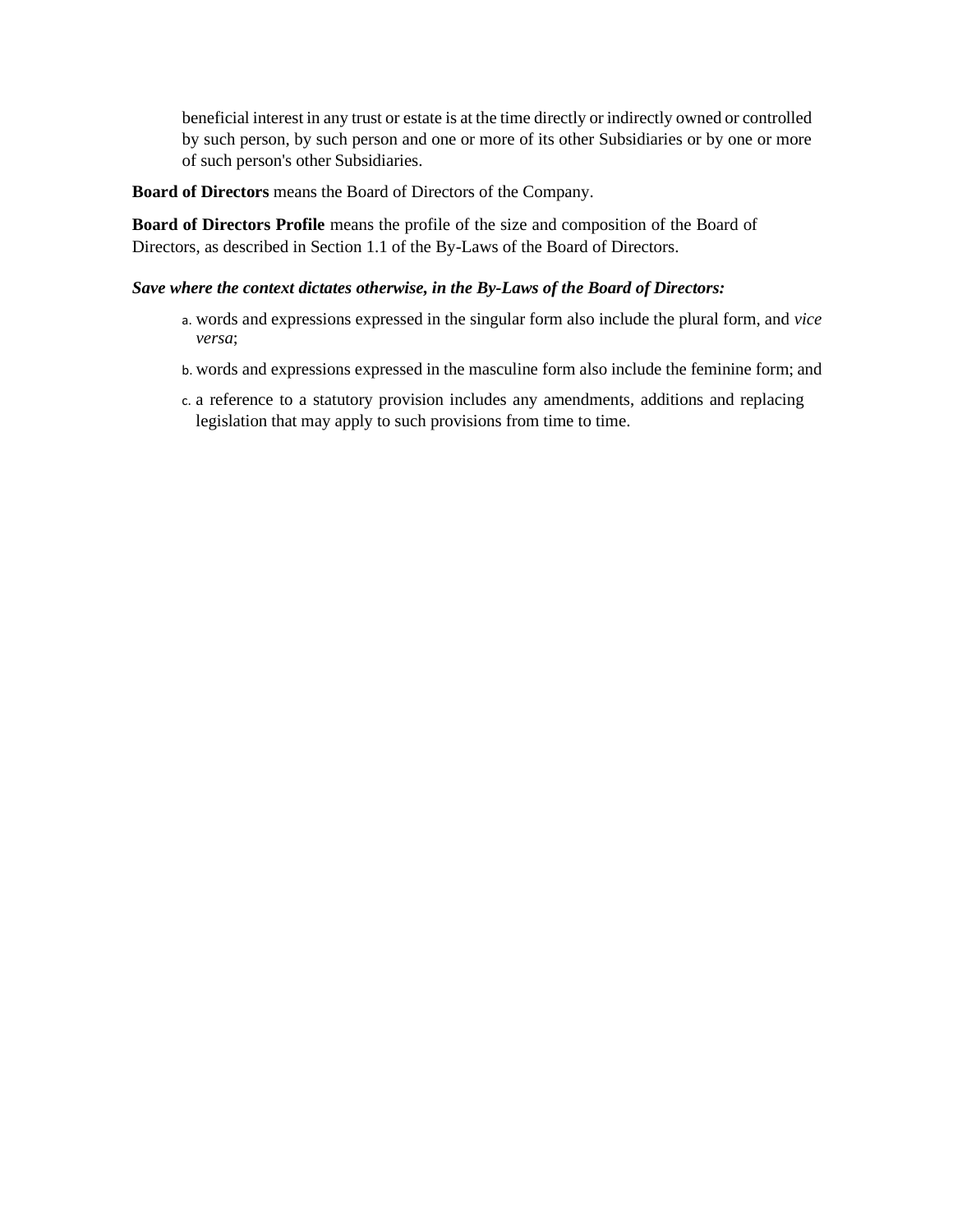# **Annex 2**

Board of Directors Profile:

THFL Board Profile is available at : <https://trellisfi.com/about/>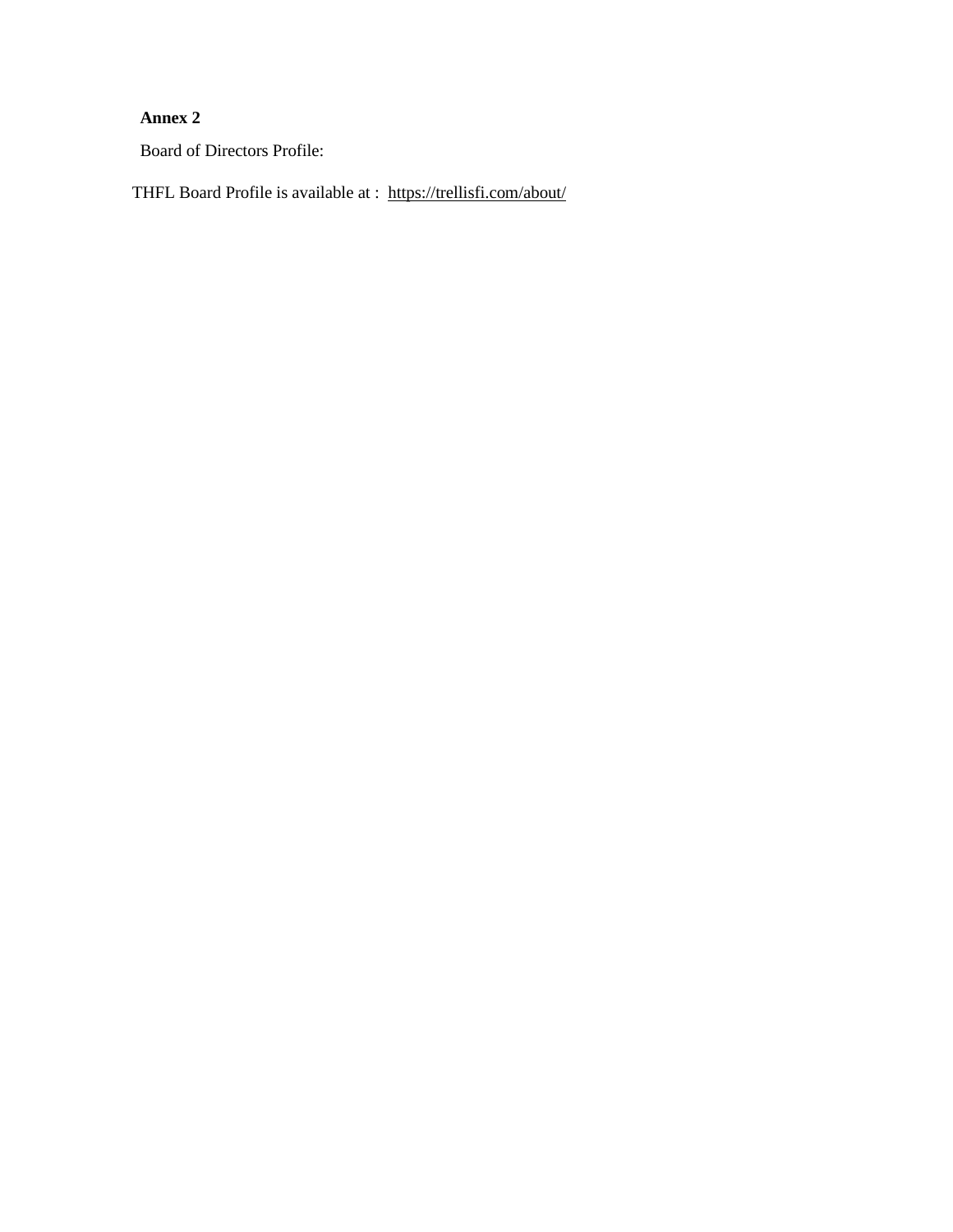#### **Annex 3**

List of Approvals Required by Board of Directors

### <span id="page-20-0"></span>*The approval of the Board of Directors is required for:*

- a) the allocation of duties of the Management team to individual members of the Management team;
- <span id="page-20-1"></span>b) all material transactions between the Company and natural or legal persons who hold at least 10% Shareholdership in the Company;
- c) a resolution on the operational and financial aims of the Company, the strategy designed to achieve the aims, and any parameters to be used in relation to the strategy;
- d) all material transactions in which there are conflicts of interest with Management team members;
- e) all material transactions in which there are conflicts of interest with Board of Directorsmembers;
- f) the appointment and removal of the CEO, Company Secretary and key management;
- g) the compensation policy for senior Management team in general.
- h) The annual capital investment budget, all acquisitions and disposals of business activities whose sales exceed 2.0Million in the year prior to the acquisitions or disposal,
- i) All financial statements before publication, and
- j) all other acts that require the approval by law, the Company's charter, the By-Laws of the Management team or the By-Laws of the Board of Directors.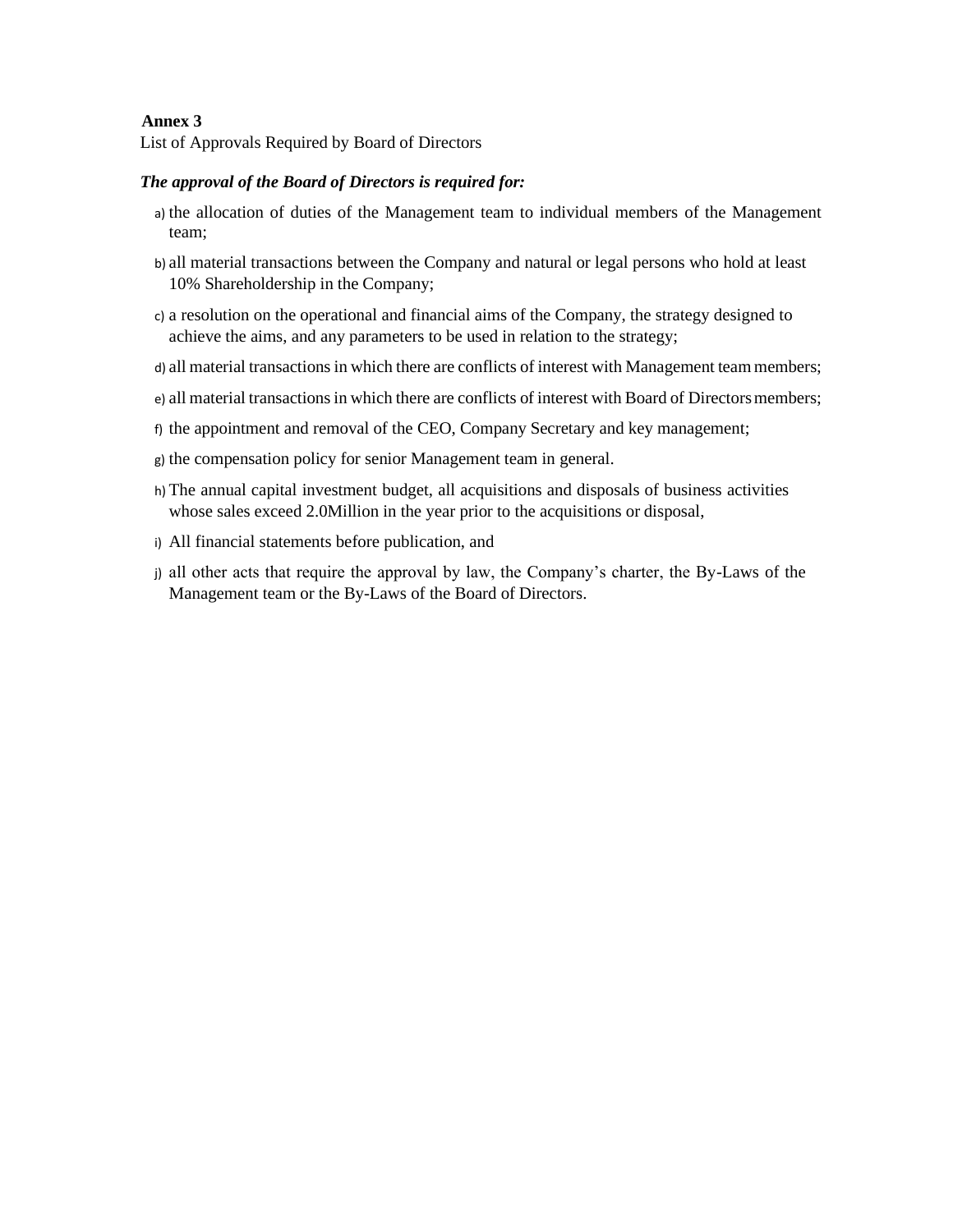#### **Annex 4**

Policy Regarding Independent External Auditor

<span id="page-21-0"></span>The policy set out below was adopted by the Board of Directors on [\_\_\_\_\_\_], on a proposal of the Audit Committee and after consultation with the Management team.

#### *1.Policy*

The Company and its Subsidiaries shall use the services of the External Auditor only to the extent this does not prejudice the independence of the External Auditor.

#### <span id="page-21-1"></span>*2.Terms of Reference*

<span id="page-21-2"></span>The External Auditor must be independent as per the Code of Corporate Governance Regulation 2019**.** These regulations are based on the principles that: (i) the External Auditor must be independent from the client audited, both in mind as in appearance; and (ii) an External Auditor is someone who is able, in the light of all relevant facts and circumstances, to form an objective and impartial opinion on all matters that fall within the scope of his assignment.

Under the Companies Act 2017, an External Auditor is not allowed to perform a statutory audit if he has financial, commercial, employment or other ties with the client that in the opinion of a reasonable and properly informed third party expert compromise the auditor's independence.

The Company may require from the External Auditor that he maintains the right balance between effectiveness and efficiency, e.g. audit costs, risk Management team, independence and reliability. The Audit Committee sees to it that the External Auditor complies with the relevant provisions of the Companies Act 2017 and the above terms of reference, and may request more detailed explanations and written confirmations from the External Auditor that these provisions are followed.

In addition to the audit work, the External Auditor of the Company may also carry out nonaudit work, to the extent allowed under applicable legislation and regulations and the internal procedures of the Company. In no event shall the individuals performing the audit work engage in any non-audit work.

All audit and non-audit work (including fees and conditions) carried out by the External Auditor for the Company must be approved in advance by the Board of Directors on a proposal of the Audit Committee. The Board of Directors may, within the framework set by the Board of Directors, delegate this duty to the Audit Committee that in turn, in exceptional circumstances only, may delegate this power to its chairman, on the understanding that a decision by the chairman of the Audit Committee to give his approval will be presented to the full Audit Committee at its next meeting.

#### *3.Work*

#### a) Audit work

<span id="page-21-3"></span>Audit work is the audit of the annual financial reports of the Company, the assessment of interim financial reports that are disclosed, services that are traditionally provided by the External Auditor and that are related to filings and obligations under legislation or regulations, and services that only the External Auditor can reasonably provide. The External Auditor does not need to go through a tender process for each individual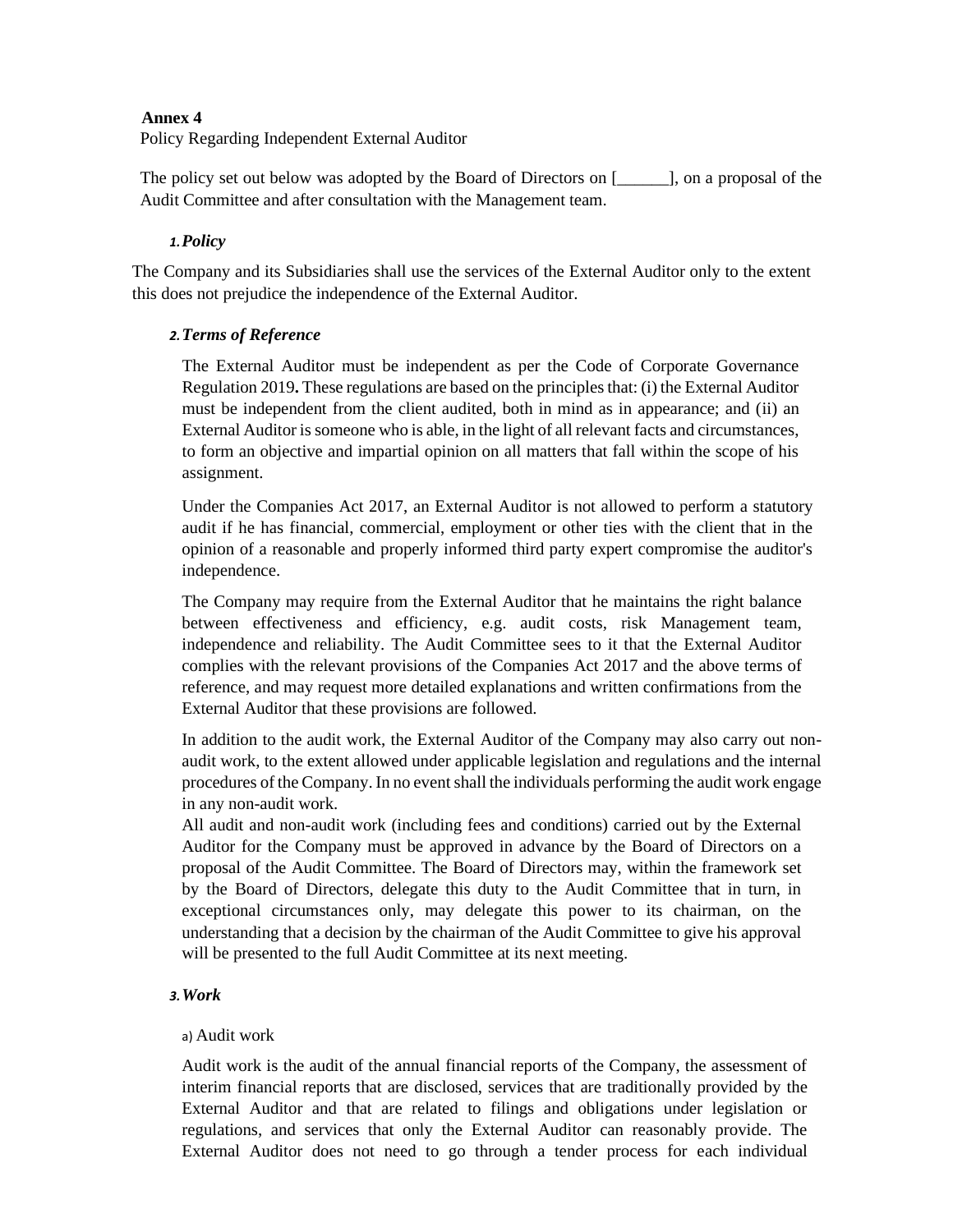#### engagement.

#### b) Non-audit work

For non-audit work of the External Auditor other than (i) services that can only be provided by the External Auditor, (ii) services that are an extension of the work performed as part of the audit of the Company or rely on work performed as a part of the audit such that the quality and timeliness of the services can most effectively be provided by the External Auditor or (iii) services that enhance the effectiveness of the External Auditor's examination of the Company's financial statements, the Board of Directors shall on the proposal of the Audit Committee set one or more financial thresholds. For non-audit work by the External Auditor that is expected to exceed these thresholds, a very strong rationale must be presented to support the selection of the External Auditor and alternative service providers should be considered.

For further explanation whether certain activities should be considered audit work or non-audit work and whether certain non-audit activities fall under any of the categories listed above, the head of the internal audit department should be contacted who, when in doubt, will consult the chairman of the Audit Committee.

# *4.Rotation of partners responsible for audit work*

In order to prevent the External Auditor and the Company becoming too close, the number of years a person may be part of the audit team of the External Auditor, is capped.

<span id="page-22-0"></span>Partners of the audit team of the Company who are charged with essential audit tasks must be replaced at most every three year(s) after the start of their involvement. The partners of the audit team of the Company charged with essential tasks who have been replaced are not allowed to work on a new assignment for the Company until at least three years have expired from the date of their replacement.

The Audit Committee shall also supervise the risks of dependency of other members of the audit team of the Company who are involved with the audit for a significant period. The Audit Committee shall consult the responsible partner of the External Auditor regularly on safeguards set up by the External Auditor to assess the risk of dependency and to reduce it to an acceptable minimum level.

# *5.Appointment of the External Auditor*

<span id="page-22-1"></span>The External Auditor shall be appointed in accordance with the provisions described earlier in this charter. If the decision is taken to call in the services of another External Auditor, the tender process approved by the Audit Committee shall be followed.

# *6.Staff transfer restrictions*

<span id="page-22-2"></span>The Company and the External Auditor shall agree on a policy regarding the restriction of staff transfers from the Company and its group to the organization of the External Auditor and *vice versa*, taking into account all relevant legislation and regulations. This policy is subject to the approval of the Board of Directors. In no event, however, shall the Company hire an audit partner or other senior member of the audit staff of the External Auditor if such person audited, conducted a review of or prepared the Company's financial statements during the previous one year.